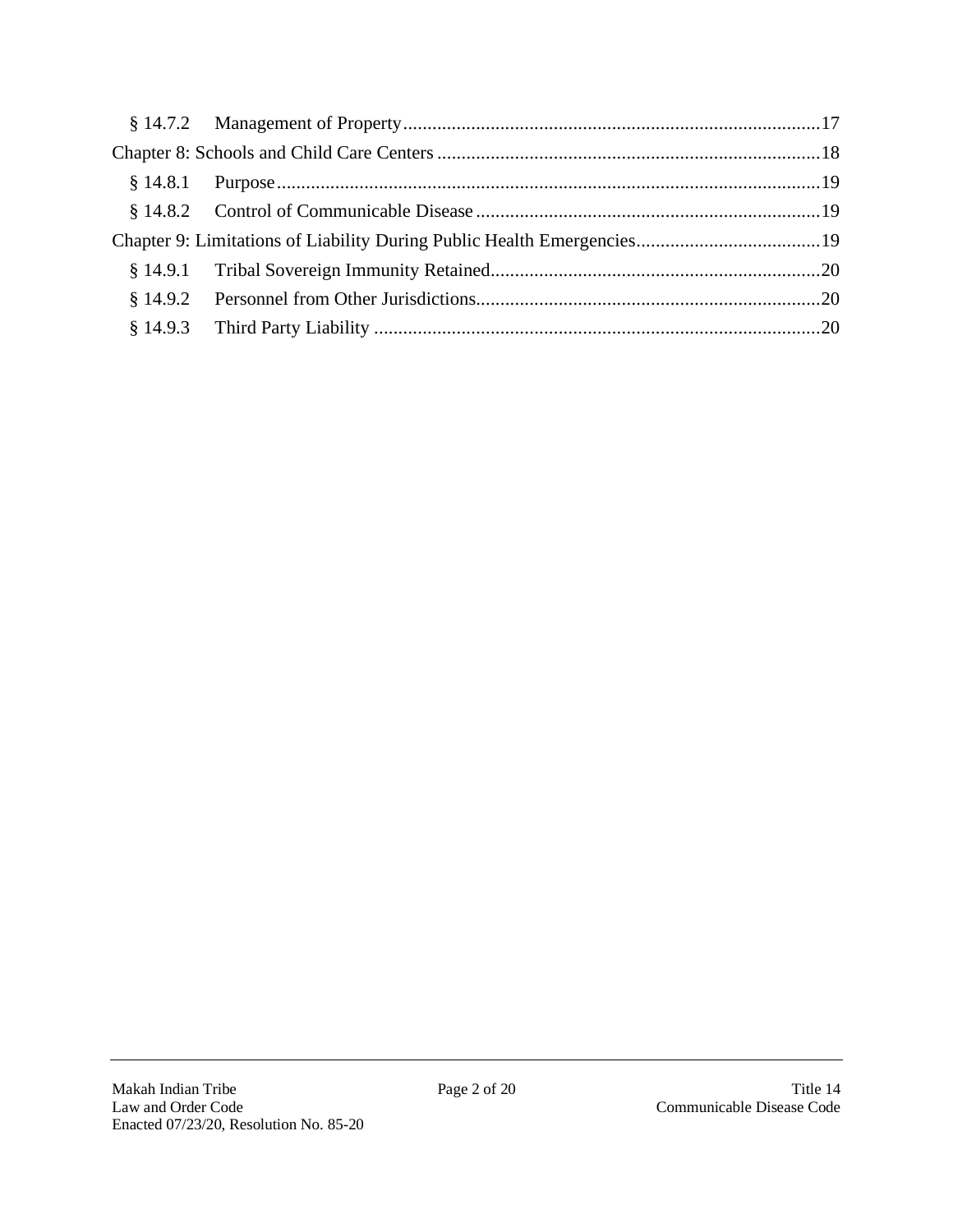## **TITLE 14: MAKAH COMMUNICABLE DISEASE CODE**

## **Chapter 1: Intent and Purposes**

## <span id="page-2-1"></span><span id="page-2-0"></span>**§ 14.1.01 Intent**

It is the intent of the Makah Tribe to protect and promote the health of our elders, our children, and all community members to the greatest extent possible through the Makah Tribe's public health capabilities while respecting individual rights to dignity, health information privacy, due process, and other legally-protected interests.

### <span id="page-2-2"></span>**§ 14.1.02 Purposes**

The purposes of this Title are to:

- (1) Strengthen tribal sovereignty by exercising the Makah Tribal Council's constitutional powers to prevent and control communicable disease;
- (2) Protect the Tribe from any unwanted and illegal encroachment of state and local jurisdiction and/or authority on tribal land;
- (3) Respond to potential public health emergencies through triggering special public health powers during an emergency;
- (4) Establish procedures for protecting fundamental rights; and
- (5) Provide fair and appropriate fines for violations of the provisions of this Title, as well as declare immunities of specific actors where justified.

## **Chapter 2: Definitions**

<span id="page-2-3"></span>**§ 14.2.01 "Case"** means a person, alive or dead, having been diagnosed with a particular disease or condition by a health care provider with a diagnosis based on clinical or laboratory criteria or both.

**§ 14.2.02 "Child day care facility"** means an entity regularly providing care for a group of children for less than twenty-four hours a day and subject to tribal, state or federal regulation.

**§ 14.2.03 "Communicable disease"** means an illness caused by an infectious agent which can be transmitted from one person, animal, or object to another person by direct or indirect means including transmission via an intermediate host or vector, food, water, or air.

**§ 14.2.04 "Contact"** means a person exposed to an infected person, animal, or contaminated environment that may lead to infection.

**§ 14.2.05 "Contaminated" or "contamination"** means containing or having contact with infectious agents or chemical or radiological materials that pose an immediate threat to present or future public health.

**§ 14.2.06 "Contamination control measures"** means the management of persons, animals, goods, and facilities that are contaminated, or suspected to be contaminated, in a manner to avoid human exposure to the contaminant, prevent the contaminant from spreading, and/or effect decontamination.

**§ 14.2.07 "Disease of suspected bioterrorism origin"** means a disease caused by viruses, bacteria, fungi, or toxins from living organisms that are used by man to intentionally produce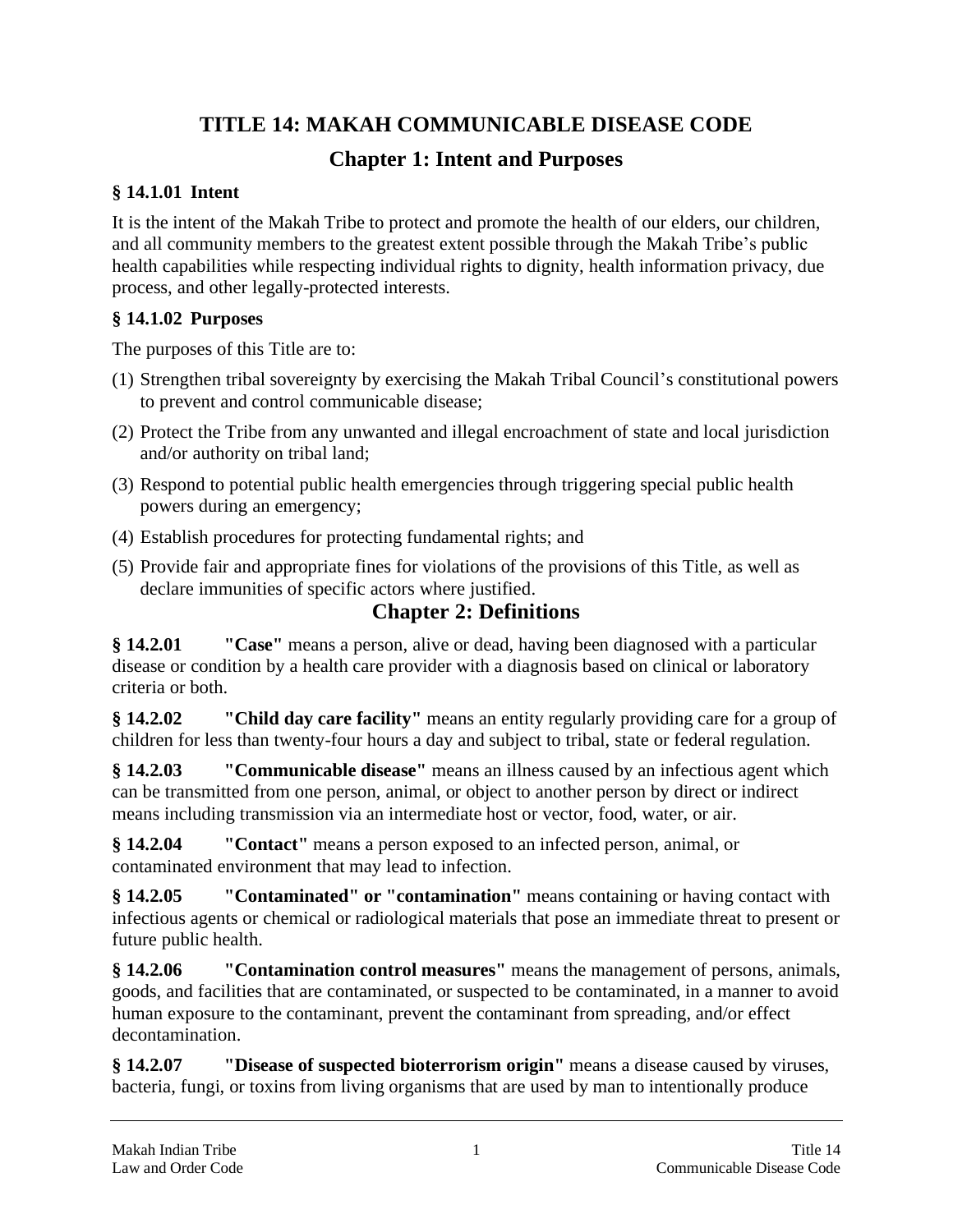death or disease in humans, animals, or plants. Many of these diseases may have nonspecific presenting symptoms.

**§ 14.2.08 "Disease control measures"** means the management of persons, animals, goods, and facilities that are infected with, suspected to be infected with, exposed to, or suspected to be exposed to an infectious agent in a manner to prevent transmission of the infectious agent to humans.

**§ 14.2.09 "Health care provider"** means any person having direct or supervisory responsibility for the delivery of health care who is licensed or certified in Washington State or another state.

**§ 14.2.10 "Health care facility"** means any building that is used, operated, or designed to provide health services, medical treatment, behavioral health services, dental services, nursing, rehabilitative, or preventive care to any individual.

**§ 14.2.11 "Health care worker"** means any person who is not a health care provider but who is within the chain of command of the Health Director. Such definition includes, but is not limited to community health representatives, maintenance and laundry workers, and administrative staff.

**§ 14.2.12 "Incubation period"** means the time between being exposed to a disease and when the symptoms start.

**§ 14.2.13 "Isolation"** means the separation, for the period of communicability or contamination, of infected or contaminated persons or animals from others in such places and under such conditions as to prevent or limit the direct or indirect transmission of the infectious agent or contaminant from those infected or contaminated to those who are susceptible or who may spread the agent or contaminant to others.

**§ 14.2.14 "Outbreak"** means the occurrence of cases of a disease or condition in any area over a given period of time in excess of the expected number of cases.

**§ 14.2.15 "Public health emergency"** means an occurrence or imminent threat of an illness or health condition that:

- (1) is believed to be caused by any of the following:
	- (a) bioterrorism;
	- (b) the appearance of a novel or previously controlled or eradicated infectious agent or biological toxin; or
	- (c) natural disaster, chemical attack or accidental release, or nuclear attack or accident; and
- (2) poses a high probability of any of the following harms:
	- (a) a large number of deaths in the affected population;
	- (b) a large number of serious or long-term disabilities in the affected population;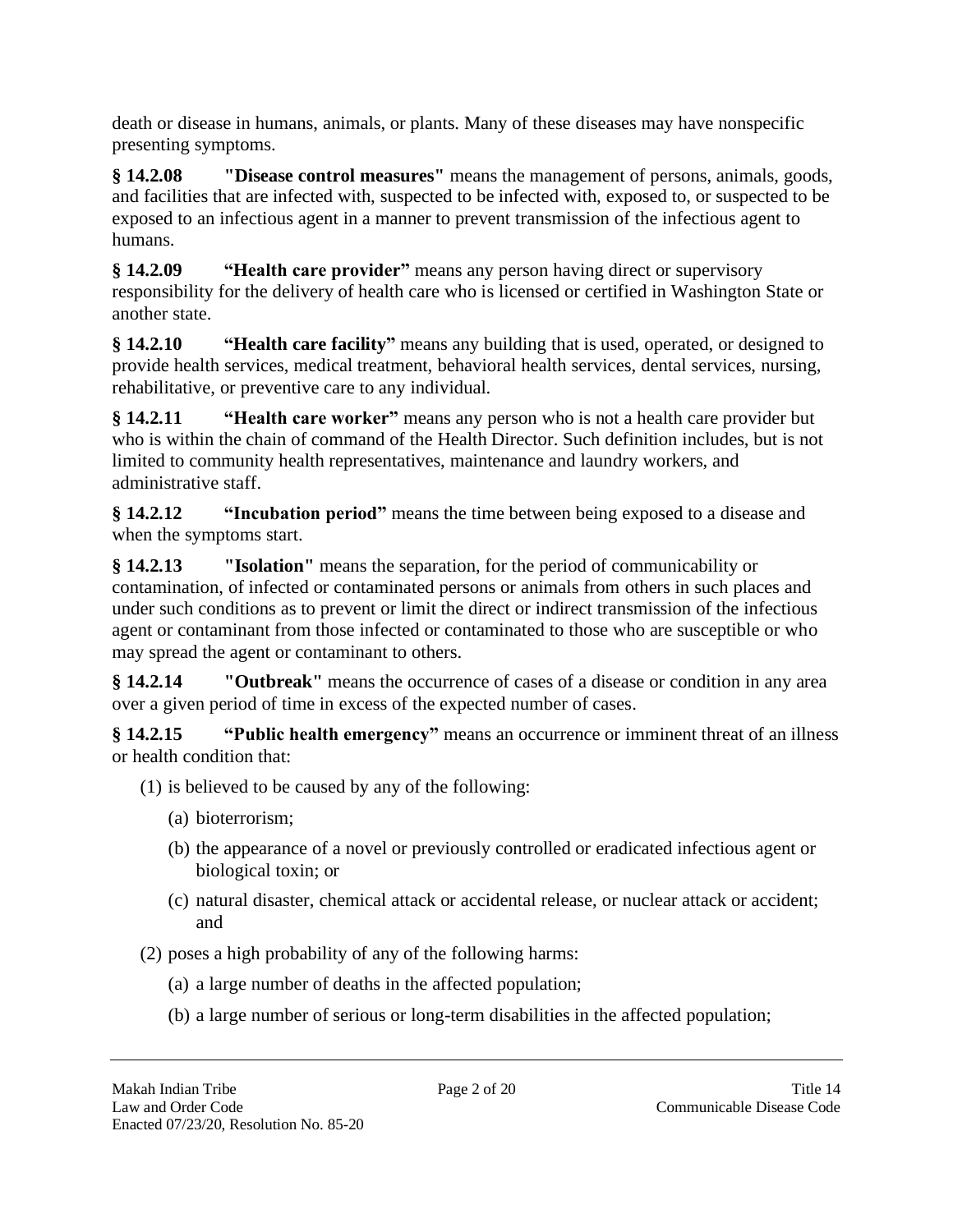- (c) widespread exposure to an infectious or toxic agent that poses a significant risk of substantial future harm to a large number of people in the affected population; or
- (d) otherwise exceeding the capability or capacity of the public health and/or healthcare systems.

**§ 14.2.16 "Quarantine"** means the limitation of freedom of movement of such well persons or domestic animals as have been exposed to, or are suspected to have been exposed to, an infectious agent, for a period of time not longer than the longest usual incubation period of the infectious agent, in such manner as to prevent effective contact with those not so exposed.

**§ 14.2.17 "Tribal Health Officer"** means the individual appointed under this Title as the public health officer for the Makah Tribe and any person or persons to whom the Tribal Health Officer duly delegates authority hereunder.

## **Chapter 3: General Authority and Jurisdiction**

<span id="page-4-0"></span>The following laws are adopted under the authority of the Makah Constitution, art. VI, § 1(i), (j). The effective area of this Title and the jurisdiction of the Tribal Court with respect to this Title is defined under the Makah Law and Order Code, § 1.3.01.

## **Chapter 4: Public Health Powers**

## <span id="page-4-2"></span><span id="page-4-1"></span>**§ 14.4.1 Responsibilities and Duties of Tribal Health Officer**

- (1) The Tribal Health Officer is authorized to use the powers and procedures established under this Title to prevent the spread of disease and protect the health and safety of the public within the boundaries of the Makah Reservation.
- (2) The Tribal Health Officer shall notify health care providers of their duties under this Title.
- (3) The Tribal Health Officer shall, when necessary, conduct and/or delegate and direct investigations and institute disease control and contamination control measures, including medical examination, testing, counseling, treatment, vaccination, decontamination of persons or animals, isolation, quarantine, vector control, condemnation of food supplies, and inspection and closure of facilities, consistent with those indicated by current evidence-based methods, or other measures they deem necessary based on their professional judgment, current standards of practice, and the best available medical and scientific information.
- (4) The Tribal Health Officer, with Tribal Council approval, may seek agreements as necessary with local governments, federal authorities, tribal organizations, private entities, state agencies, or institutions of higher education to coordinate or provide public health activities provided in this plan. In consultation with the Tribal Council, health care providers, health facilities, emergency management personnel, tribal law enforcement, and any other entity they deem necessary, the Tribal Health Officer is authorized to establish plans, policies, and procedures for instituting emergency public health measures necessary to prevent the spread of communicable disease or contamination.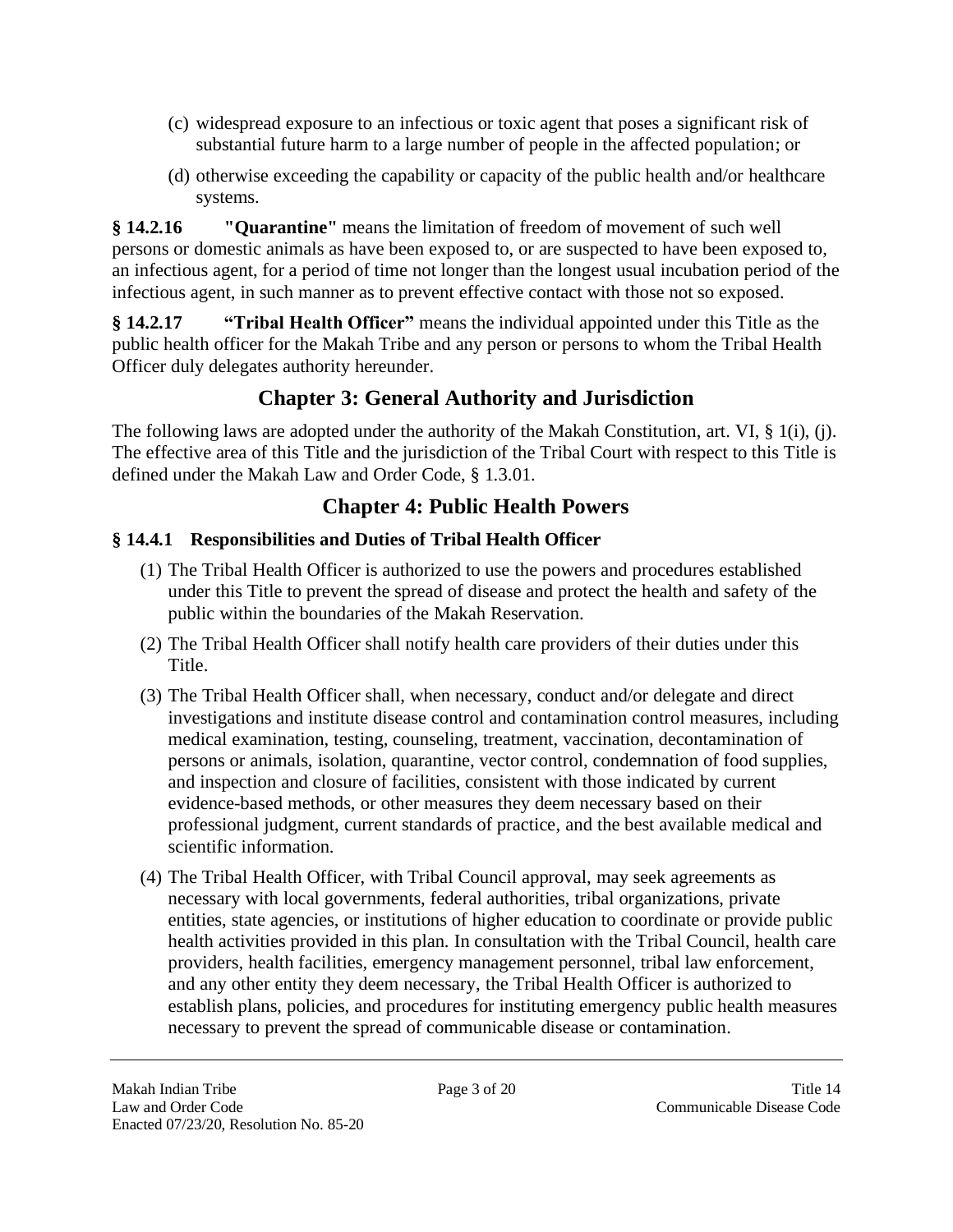(5) In order to carry out responsibilities under this Title, the Tribal Health Officer may delegate authority hereunder to any qualified persons.

#### <span id="page-5-0"></span>**§ 14.4.2 Responsibilities and Duties – Health Care Providers and Health Director**

Health care providers and the Health Director shall:

- (1) Provide adequate, understandable instruction in control measures designed to prevent the spread of disease to:
	- (a) Each patient or client under their care with a communicable disease; and
	- (b) Others, as appropriate, to prevent spread of disease.
- (2) Cooperate with Tribal Health Officer and/or their designees during investigation of:
	- (a) Circumstances of a case or suspected case of a notifiable condition or other communicable disease; and
	- (b) An outbreak or suspected outbreak of illness.
- (3) Comply with requirements in this Title, including but not limited to, communicable disease screening and control.

The Health Director shall:

- (1) Adopt written policy and procedures restricting work of employees, staff, students, and volunteers diagnosed to have a communicable disease from having direct contact with patients, clients, residents, and recipients of care during the period of communicability when:
	- (a) Transmission of the disease to recipients of care or other employees can occur in that particular job environment, and
	- (b) The disease can cause serious illness.
- (2) Permit employees, staff, students, and volunteers to return to work when measures have been taken to prevent transmission of disease, if measures are consistent with recommendations of Tribal Health Officer.

## **Chapter 5: Notifiable Conditions**

## <span id="page-5-2"></span><span id="page-5-1"></span>**§ 14.5.1 Purpose of Notifiable Conditions Reporting**

The purpose of notifiable conditions reporting is to provide the information necessary for the Makah Tribe, Washington State and local jurisdictions to protect the community's health by tracking communicable diseases and other conditions.

## <span id="page-5-3"></span>**§ 14.5.2 Notifiable Conditions List**

The Tribal Health Officer shall establish a list of reportable diseases or other conditions of public health importance. The list may include diseases or conditions of humans or animals caused by exposure to toxic substances, microorganisms, or any other pathogens. The Tribal Health Officer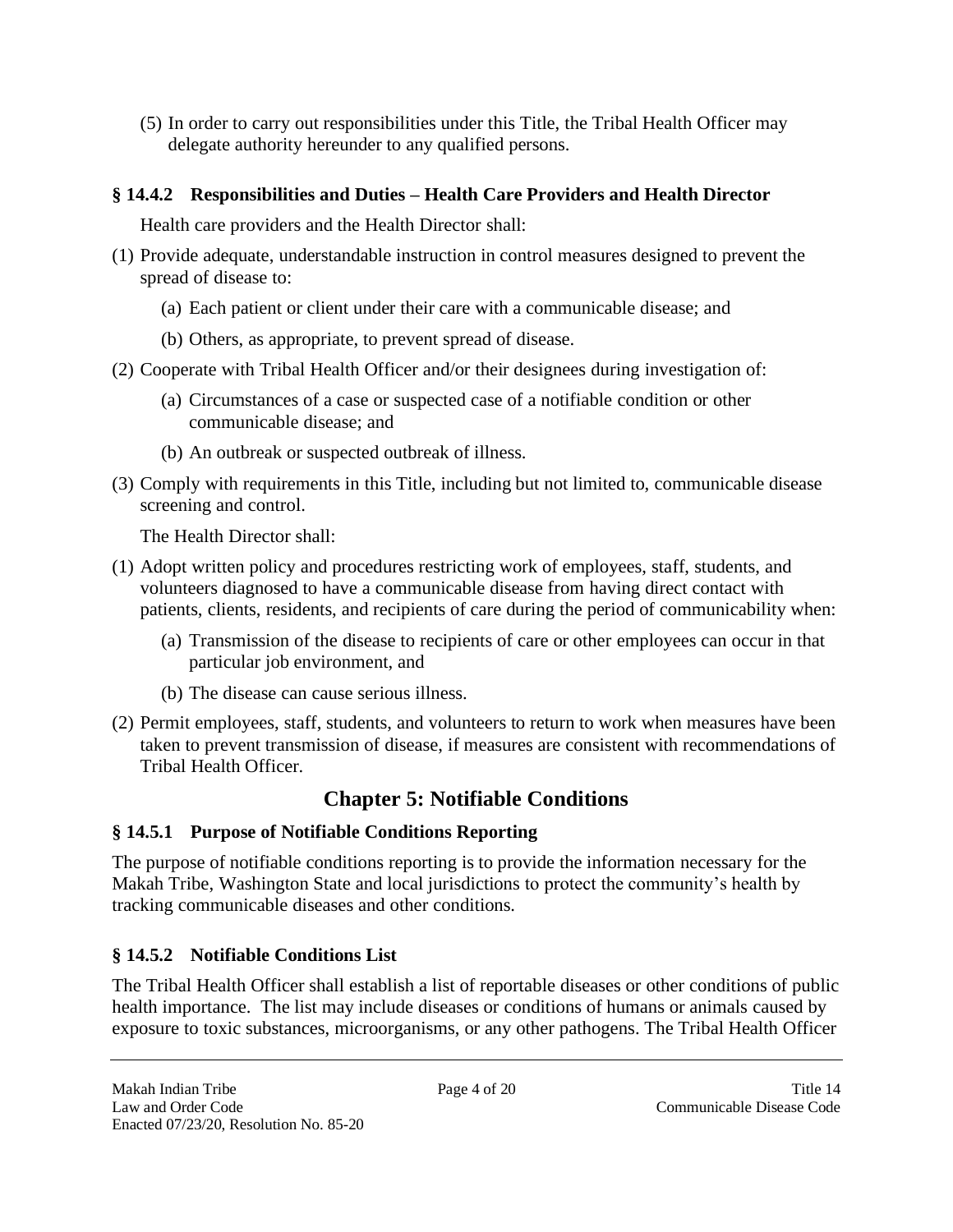may rely upon the Washington State Department of Health official list of notifiable conditions in meeting this requirement.

## <span id="page-6-0"></span>**§ 14.5.3 Information Sharing**

- (1) The Tribal Health Officer is authorized to report to the local health department, Washington State Department of Health, and/or the Indian Health Service any information concerning a reportable disease or condition, an unusual cluster, or a suspicious event that they reasonably believe has the potential to be caused by or an indicator or bioterrorism. These may include the following:
	- (a) A single diagnosed or strongly suspected case of disease caused by an uncommon agent or a potential agent of bioterrorism occurring in a patient with no known risk factors;
	- (b) A cluster of patients presenting with a similar syndrome that includes unusual disease characteristics or unusually high morbidity or mortality without obvious etiology; or
	- (c) Unexplained increase in a common syndrome above expected levels.
- (2) Sharing of information on reportable conditions, unusual clusters, or suspicious events with state and local public health authorities shall be restricted to the information necessary for the treatment, control, investigation, and prevention of a public health emergency.

## <span id="page-6-1"></span>**§ 14.5.4 Persons Required to Report**

Health care providers, laboratories, coroners, medical examiners, veterinarians, and school officials are hereby required to report all known or suspected cases of individuals on the Makah Indian Reservation or having close social ties to the Makah Indian Reservation having a notifiable condition to the Tribal Health Officer. Any other person who knows or suspects a case of a reportable disease or condition may provide available information concerning a case to the Tribal Health Officer especially where the case has not been previously reported as required by this Title. The Tribal Health Officer shall establish a written form for reporting under this section and shall maintain a record of all such reports in accordance with the Makah Tribe's document retention policies.

#### <span id="page-6-2"></span>**§ 14.5.5 Responsibilities of the Health Care Provider or Health Director**

- (1) Health care providers and the Health Director shall:
	- (a) Notify the Tribal Health Officer by phone regarding:
		- (i) Cases or suspected cases of notifiable conditions listed by the Tribal Health Officer or the Washington State Department of Health;
		- (ii) Outbreaks or suspected outbreaks of all notifiable conditions that occur or are treated in the health care facility; and
		- (iii)Known barriers which might impede or prevent compliance with orders for infection control or quarantine.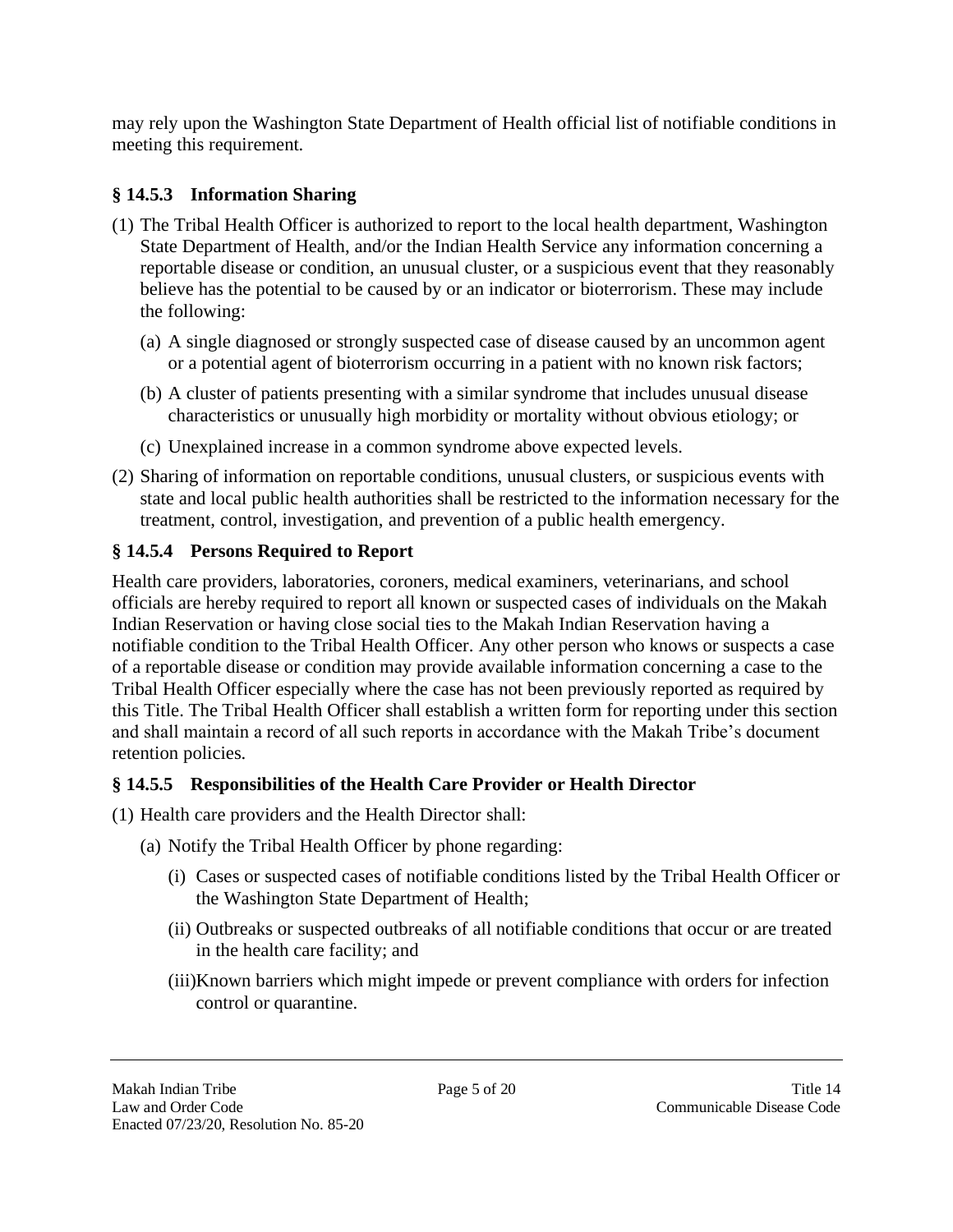- (b) Immediately upon becoming aware of a clinically possible case of a condition designated as "immediately notifiable" on the notifiable conditions list, notify the Tribal Health Officer in person or by phone. This requirement is effective twenty-four hours a day, seven days a week. A party sending a report by secure facsimile copy or secure electronic transmission during normal business hours must confirm immediate receipt by a live person.
- (c) Cooperate with the Tribal Health Officer during investigation of:
	- (i) Circumstances of a case or suspected case of a notifiable condition or other communicable disease; and
	- (ii) An outbreak or suspected outbreak of disease.
- (d) When appropriate, provide adequate and understandable instruction in disease control measures to each patient who has been diagnosed with a case of a communicable disease, and to other persons who may have been exposed to the communicable disease.

#### <span id="page-7-0"></span>**§ 14.5.6 Handling of Case Reports and Medical Information**

- (1) All records and specimens containing or accompanied by patient-identifying information are confidential.
- (2) The Health Director shall establish and implement policies and procedures to maintain confidentiality related to a patient's medical information.
- (3) Personnel in health care facilities who know of a person with a notifiable condition, other than a sexually transmitted disease, shall release identifying information only to other individuals responsible for protecting the health and well-being of the public through control of disease.
- (4) Personnel in health care facilities who know of a person with a notifiable sexually transmitted disease shall release identifying information only to the Tribal Health Officer. The Tribal Health Officer may follow Washington State Department of Health guidance on reporting and follow-up, as appropriate.
- (5) The Health Director is authorized to permit access to medical information as necessary to fulfill professional duties. The Health Director shall advise those persons permitted access under this section of the requirement to maintain confidentiality of such information as defined under this section. "Professional duties" means the following activities or activities that are functionally similar:
	- (a) Medical record or chart audits;
	- (b) Peer reviews;
	- (c) Quality assurance;
	- (d) Utilization review purposes;
	- (e) Research as authorized under federal law;
	- (f) Risk management; and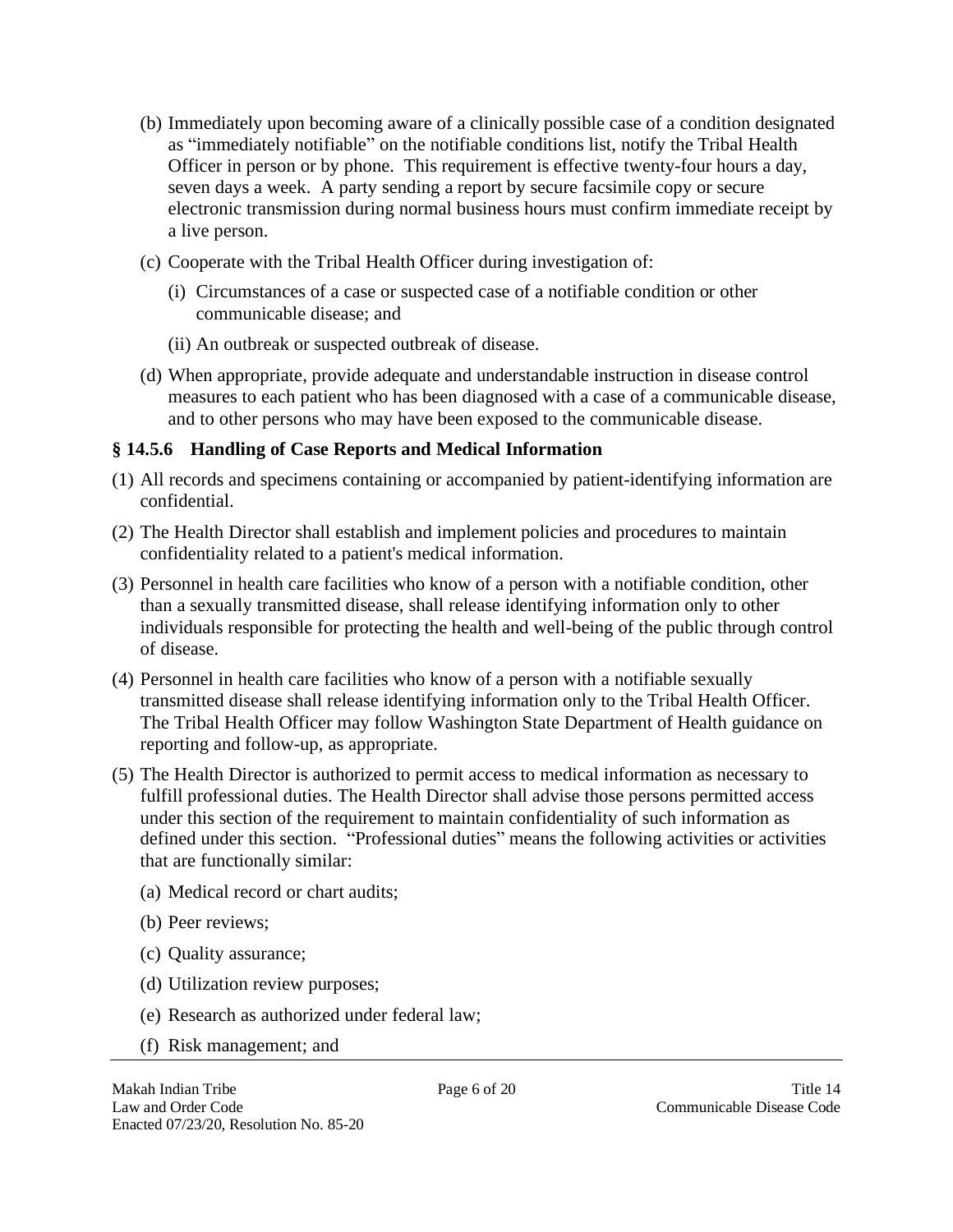- (g) Reviews required under federal law or regulations.
- (6) The Health Director is authorized to permit access to a patient's medical information and medical record by medical staff or health care facility staff to carry out duties required for care and treatment of a patient and the management of medical information and the patient's medical record.

### <span id="page-8-0"></span>**§ 14.5.7 Responsibilities of Food Service Establishments**

The person in charge of a food service establishment shall:

- (1) Notify the Tribal Health Officer of an indication of potential foodborne disease.
- (2) Cooperate with the Tribal Health Officer in the investigation of cases, suspected cases, outbreaks, and suspected outbreaks of foodborne or waterborne disease. This includes the release of the name and other pertinent information about food handlers diagnosed with a communicable disease as it relates to a foodborne or waterborne disease investigation.
- (3) Not release information about food handlers with a communicable disease to anyone other than the Tribal Health Officer.

### <span id="page-8-1"></span>**§ 14.5.8 Responsibilities of Schools and Child Day Care Facilities to Report**

The person responsible for health issues in a school or child day care facility under the Tribe's jurisdiction shall:

- (a) Notify the Tribal Health Officer of cases, suspected cases, outbreaks, and suspected outbreaks of notifiable conditions that may be associated with the child day care facility.
- (b) Consult with the Tribal Health Officer about the control and prevention of infectious disease or communicable disease.
- (c) Cooperate with the Tribal Health Officer in the investigation of cases, suspected cases, outbreaks, and suspected outbreaks of disease that may be associated with the child day care facility.
- (d) Release identifying information only to other individuals responsible for protecting the health and well-being of the public through control of disease.
- (e) Establish and implement policies and procedures to maintain confidentiality related to medical information in their possession.
- (f) Establish and implement infection control and safety measures.

## <span id="page-8-2"></span>**§ 14.5.9 Responsibilities of Individuals**

All persons within the Makah Reservation shall have the following responsibilities under this Title: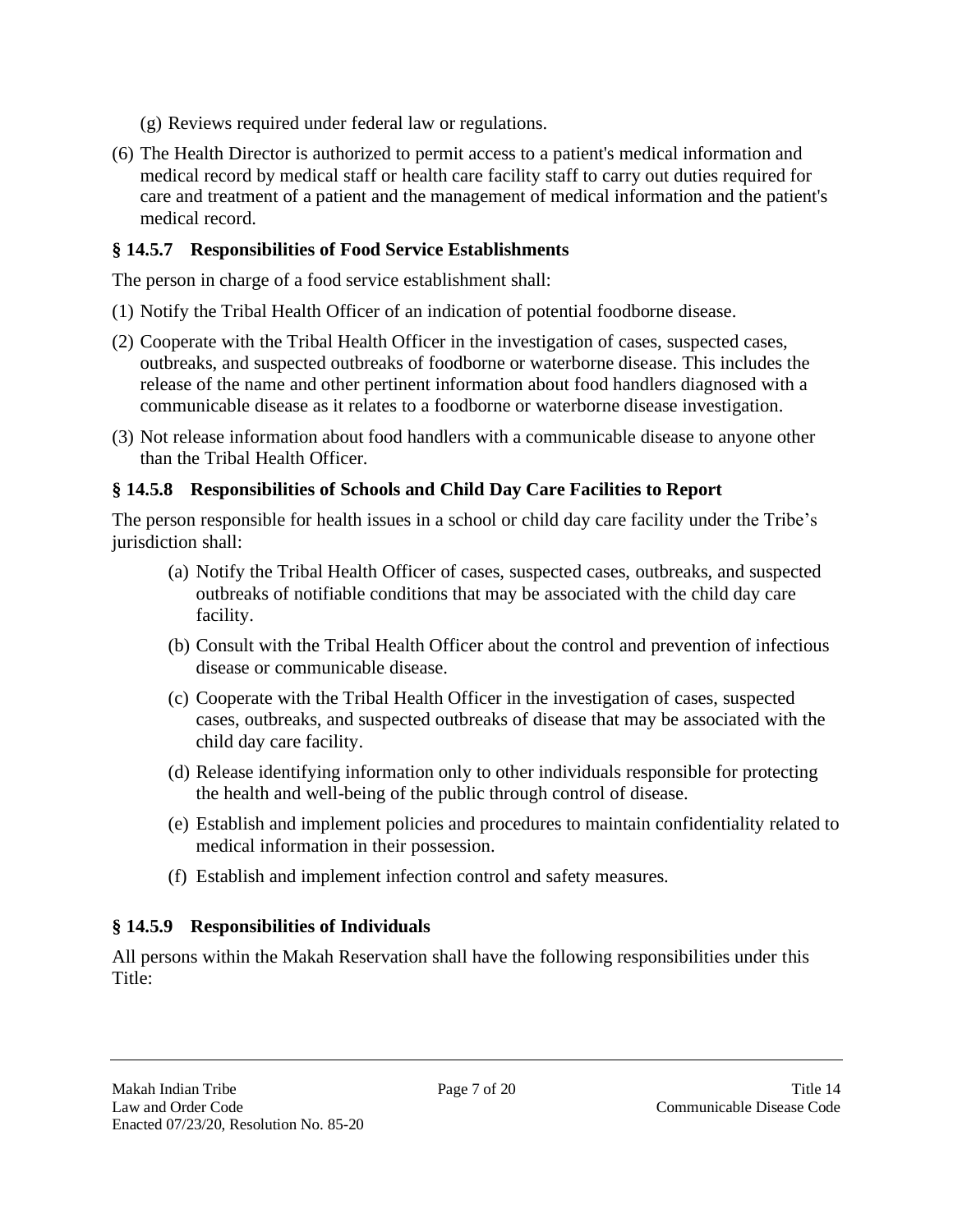- (1) Cooperate with the Tribal Health Officer in the investigation of cases, suspected cases, outbreaks, and suspected outbreaks of notifiable conditions or other communicable disease; and
- (2) Cooperate with the implementation of infection control measures, including isolation and quarantine.
- (3) Notify the Tribal Health Officer of any case, suspected case, outbreak, or potential outbreak of communicable disease.

#### <span id="page-9-0"></span>**§ 14.5.10 Duties of the Tribal Health Officer**

- (1) The Tribal Health Officer shall:
	- (a) Review and determine appropriate action for:
		- (i) Each reported case or suspected case of a notifiable condition;
		- (ii) Any disease or condition considered a threat to public health; and

(iii) Each reported outbreak or suspected outbreak of disease, requesting assistance from local, state, and federal agencies in carrying out investigations when necessary.

- (b) Establish a system for maintaining confidentiality of written records and written and telephoned notifiable conditions case reports;
- (c) Notify health care providers, laboratories, the Health Director and, where circumstances indicate, schools and child care facilities, within the Makah Reservation;
- (2) The Tribal Health Officer may adopt alternative arrangements for meeting the reporting requirements under this Title through coordination with local, state, and federal partners.
- (3) The Tribal Health Officer has the authority to:
	- (a) Carry out additional steps necessary to verify a diagnosis reported by a health care provider;
	- (b) Subject to the requirements of § 14.6.3, require any person suspected of having a notifiable condition to submit to examination and testing to determine the presence of the condition;
	- (c) Subject to the requirements of § 14.6.3, require any person to submit to examination and testing required to determine the presence of bloodborne pathogens or pathogens transmitted by other bodily fluids, if another person has been exposed to their blood or other bodily fluids;
	- (d) Subject to the requirements of § 14.6.3, require testing or medical examination of any individual who has or may have been exposed to a communicable disease that poses a significant risk or public's health;
	- (e) Investigate any case or suspected case of a reportable disease or condition or other illness, communicable or otherwise, if deemed necessary;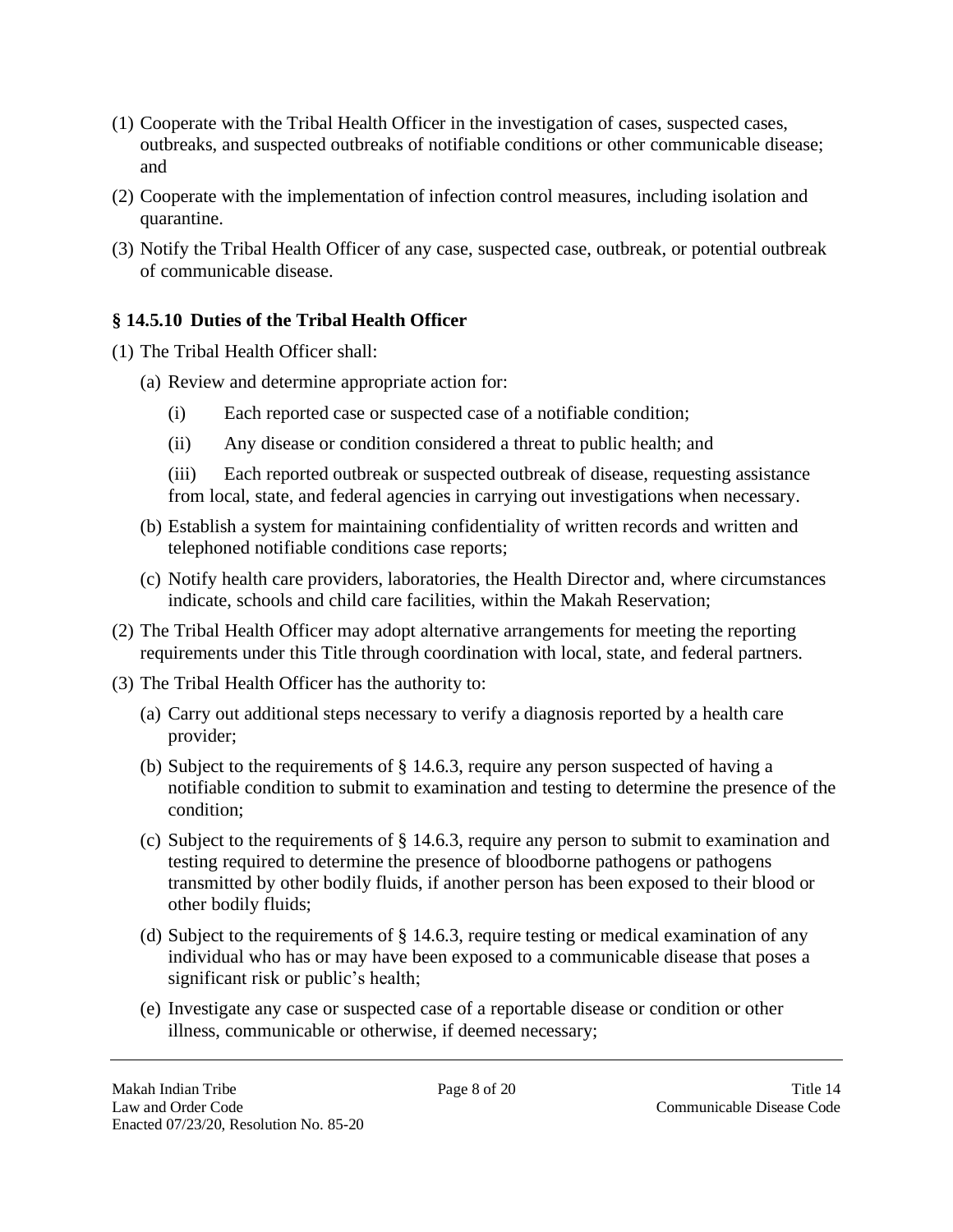- (f) Require the notification of additional conditions of public health importance occurring within the Tribe's jurisdiction;
- (g) Request voluntary quarantine or isolation or impose involuntary quarantine or isolation, subject to the requirements of § 14.6.3;
- (h) Conduct investigations and institute control measures, including isolation and quarantine; and
- (i) Coordinate with and report to local, state, or federal agencies or tribal organizations providing epidemiological services regarding any notifiable conditions.

### <span id="page-10-0"></span>**§ 14.5.11 Handling of Case Reports and Medical Information**

- (1) The Tribal Health Officer shall establish and maintain confidentiality procedures related to handling of all reports of cases and suspected cases, which shall prohibit disclosure of report information identifying an individual case or suspected cases except:
	- (a) To employees of the tribal health clinic, another local health department or state health department, or other official agencies needing to know for the purpose of administering the requirements under this Title; and
	- (b) To health care providers, specific designees of health care facilities, laboratory directors, and others for the purpose of collecting additional information about a case or suspected case as required for disease prevention and control.
- (2) The Tribal Health Officer may release statistical summaries and epidemiological studies based on individual case reports if no individual is identified or identifiable.
- (3) The Tribal Health Officer may share information with the Washington Disease Reporting System for purposes of controlling or eliminating communicable diseases within the Makah Reservation.

## **Chapter 6: Isolation and Quarantine**

### <span id="page-10-2"></span><span id="page-10-1"></span>**§ 14.6.1 Conditions and Principles for Voluntary and Involuntary Isolation and Quarantine**

The Tribal Health Officer shall adhere to the following conditions and principles when quarantining or isolating a person or group of persons.

- (1) Isolation or quarantine must be by the least restrictive means necessary to prevent the spread of a communicable or possibly communicable disease to others and may include, but is not limited to, confinement to private homes or other public or private premises.
- (2) The Tribal Health Officer or a designee shall monitor the health status of isolated and quarantined individuals regularly to determine if such individuals require continued isolation or quarantine.
- (3) If a quarantined individual subsequently develops symptoms or is reasonably believed to have become infected with a communicable or possibly communicable disease that the Tribal Health Officer believes poses a significant threat to the health and safety of other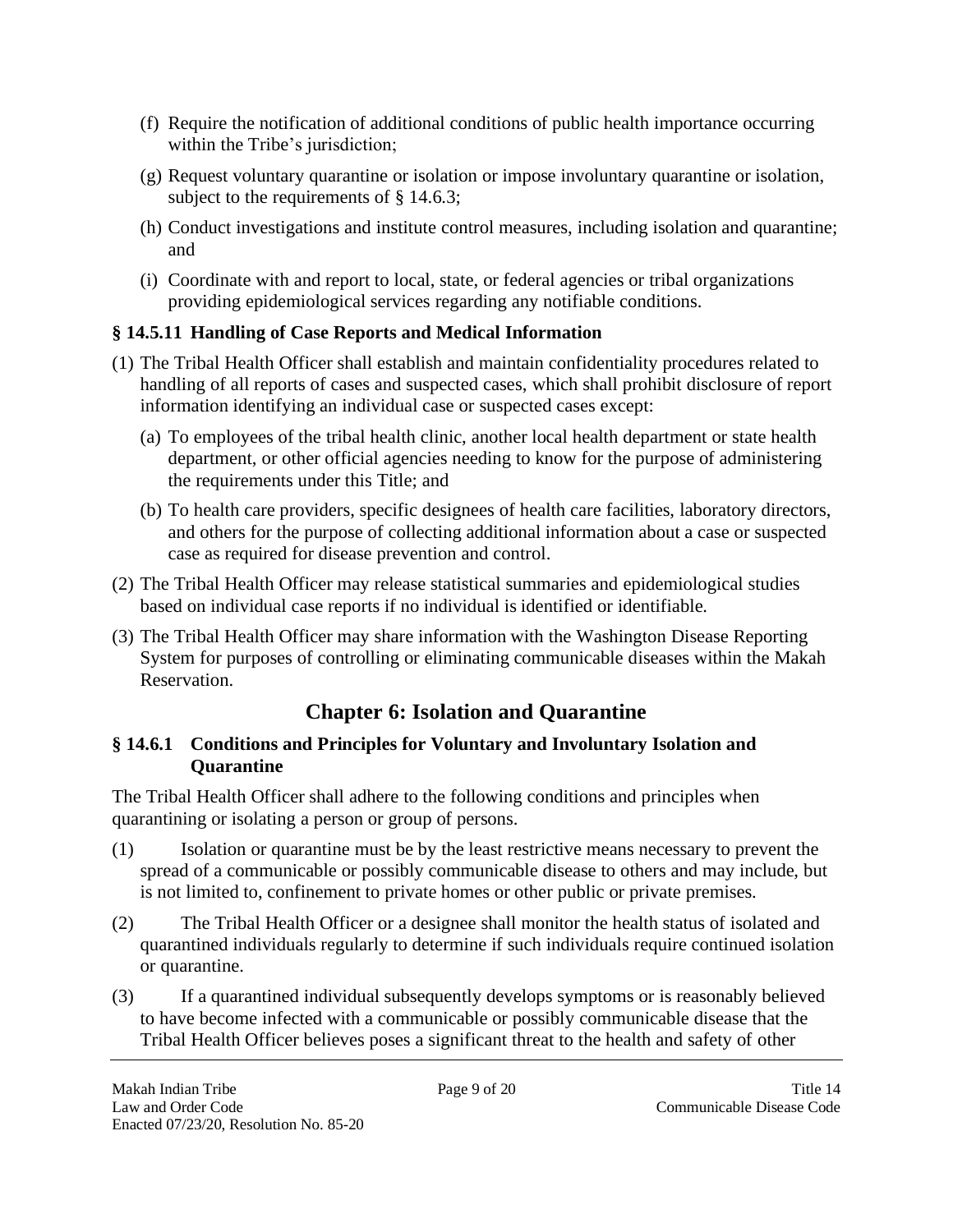individuals, the Tribal Health Officer shall promptly place the quarantined individual in isolation. This placement may include but is not limited to removal to an isolation facility outside the Makah Reservation.

- (4) The Tribal Health Officer must release an isolated or quarantined person as soon as the Tribal Health Officer determines that the individual poses no substantial risk of transmitting a communicable or possibly communicable disease that would constitute a serious or imminent threat to the health and safety of others;
- (5) Where a person is isolated or quarantined, the Tribal Health Officer shall ensure that the person's basic needs are addressed in a written plan identifying persons responsible for providing adequate groceries, clothing, shelter, means of communication, medication, and access to medical care. When the Tribal Officer has a reasonable belief that an isolated or quarantined person needs additional support in isolation or quarantine, the Tribal Health Officer shall make a referral to the appropriate tribal program;
- (6) The Tribal Health Officer shall ensure that tribally provided premises used for isolation and quarantine are maintained in a safe and hygienic manner to minimize the likelihood of further transmission of infection or other harm to an isolated or quarantined person. When a person is isolated or quarantined in a residence, the Tribal Health Officer shall provide information to such persons and their immediate households regarding maintaining a safe environment;
- (7) To the extent possible, cultural and religious beliefs should be considered in addressing the needs of individuals in isolation or quarantine and establishing and maintaining isolation and quarantine premises;
- (8) Isolation and quarantine shall not interfere with the right of any person to rely exclusively on spiritual means to treat a communicable or possibly communicable disease in accordance with their religious beliefs and practices nor shall anything in this Title be deemed to prohibit a person so relying who is infected with a contagious or communicable disease from being isolated or quarantined in a private place of their own choice, provided, that the Tribal Health Officer concurs that isolation and quarantine conditions can be achieved in such place, and that the isolated or quarantined person comply with all laws, rules, regulations, and orders governing control, sanitation, and quarantine.
- (9) When the Tribal Health Officer reasonably believes a person is infected with a communicable disease and the person declines treatment, the Tribal Health Officer has sole discretion to isolate the individual for the duration of their communicable infection, if the Tribal Health Officer reasonably believes such isolation is necessary to protect the health and safety of the person or the public, provided that any involuntary isolation is subject to the requirements of § 14.6.3.

#### <span id="page-11-0"></span>**§ 14.6.2 Voluntary Isolation and Quarantine Preferred**

(1) The Tribal Health Officer shall always use voluntary isolation and quarantine as a first option unless the conditions in § 14.6.3 are met. Makah Reservation. The Tribal Health Officer shall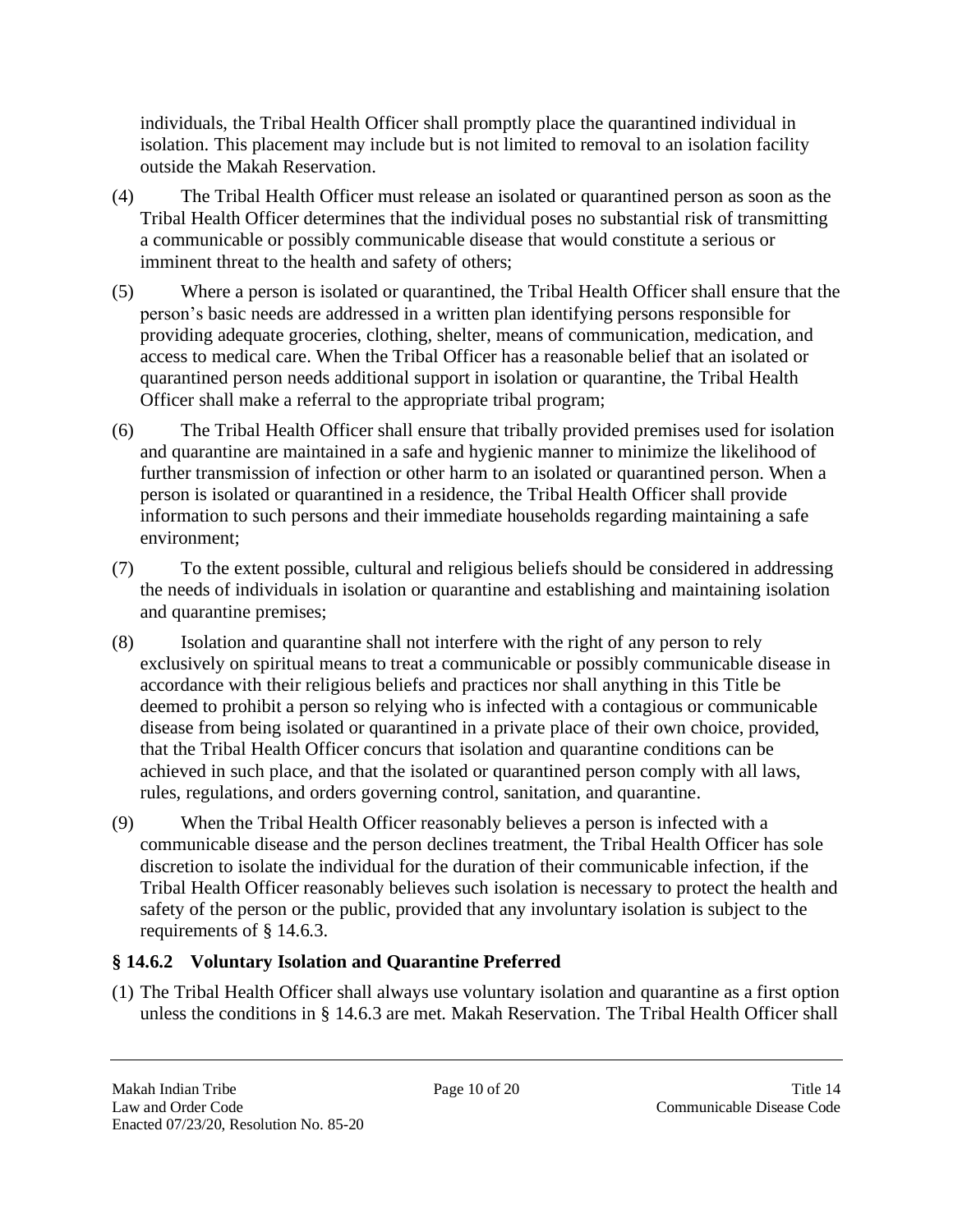memorialize the conditions of each voluntary isolation and quarantine and provide a copy to each person voluntarily isolated or quarantined.

### <span id="page-12-0"></span>**§ 14.6.3 Involuntary Isolation, Quarantine, and Medical Examination**

#### **(1) Standards and Procedure for Order of Involuntary Isolation, Quarantine, or Medical Examination**

(a) The Tribal Health Officer may petition for issuance of an order to detain involuntarily a person or group of persons for purposes of isolation, quarantine, or medical examination when such person or group of persons has either (1) refused to enter voluntary isolation or quarantine or a medical examination, or (2) violated a voluntary isolation or quarantine agreement or refused to appear for a voluntary medical examination,  $or (3)$  by their actions given the Tribal</u> Health Officer reasonable belief that they will not comply with voluntary isolation, quarantine, or medical examination, and such noncompliance will create immediate and irreparable injury to the Makah Tribe and the public within the Makah Reservation.

(b) A petition filed under subsection (a) must specify:

(i) The identity of all persons or groups subject to the involuntary isolation, quarantine, or medical examination;

(ii) (*a*) the measures taken by the Tribal Health Officer to obtain voluntary isolation, quarantine, or medical examination or (*b*) the actions of the person or group of persons that violated a voluntary isolation. quarantine, or medical examination or (*c*) the factual basis on which the Tribal Health Officer believes that the person or group of persons will not comply with voluntary isolation, quarantine, or medical examination.

(iii) The premises where the involuntary isolation, quarantine, or medical examination will occur:

(iv) The date and time at which the isolation, quarantine, or examination will begin;

(v) The suspected communicable disease or infectious agent if known;

(vi) Specify a maximum duration for involuntary isolation, quarantine, or medical examination, which shall be no longer than  $10$  days  $or$  the incubation period of the</u> suspected communicable disease or infectious agent in cases of quarantine or until a health care provider has certified that the case's symptoms have resolved in cases of isolation, whichever is shorter; and

(vii) The medical basis, including an individualized risk assessment, on which isolation, quarantine, or medical examination is justified.

(viii) Why the requested isolation, quarantine, or medical examination is the least restrictive means to achieve the Makah Tribe's interest in controlling or preventing a communicable disease.

(ix) The following certification by the Tribal Health Officer: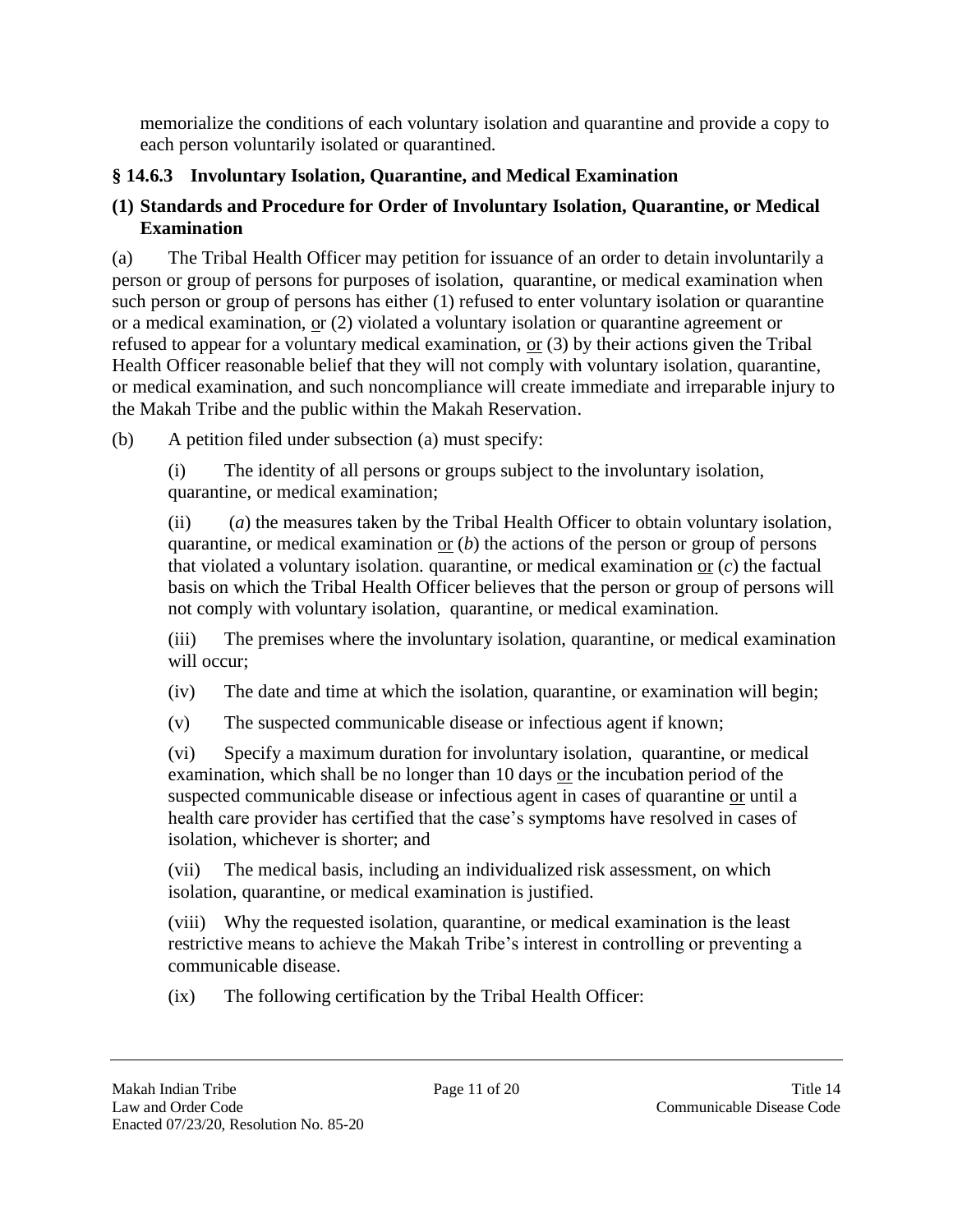Under penalty of perjury under the law of the Makah Tribe and the United States, I hereby certify that the facts and information alleged in this Petition are true, complete, and accurate to the best of my knowledge.

(c) Notice to the persons or groups identified in the petition shall be accomplished in accordance with the rules of civil procedure and by such manner so as to ensure that the person or groups identified in the petition have notice of the proceeding.

(d) The Tribal Court shall hold a hearing on a petition for involuntary isolation, quarantine, or medical examination within 72 hours of filing, exclusive of Saturdays, Sundays, and days designated as holidays by the Makah Tribe. The Tribal Court shall issue the order if it finds by a preponderance of the evidence that the involuntary isolation, quarantine, or medical examination is necessary to prevent a serious and imminent risk to the public health and safety within the Makah Reservation.

- (e) An order authorizing involuntary isolation, quarantine, or medical examination shall:
	- (i) Identify the person or persons subject to the order by name or shared or similar characteristics or circumstances;
	- (ii) Identify factual findings warranting involuntary isolation, quarantine, or medical examination;
	- (iii)Specify the premises where and conditions under which the isolation, quarantine, or examination will take place; and
	- (iv)Specify a maximum duration for involuntary isolation or quarantine, which shall be no longer than 10 days or the incubation period of the suspected communicable disease or infectious agent in cases of quarantine or until a health care provider has certified that the case's symptoms have resolved in cases of isolation, whichever is shorter;
	- (v) Include any conditions necessary to ensure that the involuntary isolation, quarantine, or medical examination is carried out for the stated purposes of this Title; and
	- (vi)Be served on all affected persons or groups in accordance with the rules of civil procedure.

### **(2) Standards and Procedure for Ex Parte Order Imposing Involuntary Isolation or Quarantine**

(a) The Tribal Health Officer may seek an ex parte order of involuntary isolation or quarantine of a person or group of persons by contacting the Makah Tribal Court and establishing facts that a person or group of persons has either (1) refused to enter voluntary isolation or quarantine, or (2) violated a voluntary isolation or quarantine agreement or (3) by their actions given the Tribal Health Officer reasonable belief that they will not comply with voluntary isolation or quarantine and such noncompliance will create serious, immediate and irreparable injury to the public health and safety within the Makah Reservation. The Makah Tribal Court may grant such order if it determines that clear and compelling evidence exists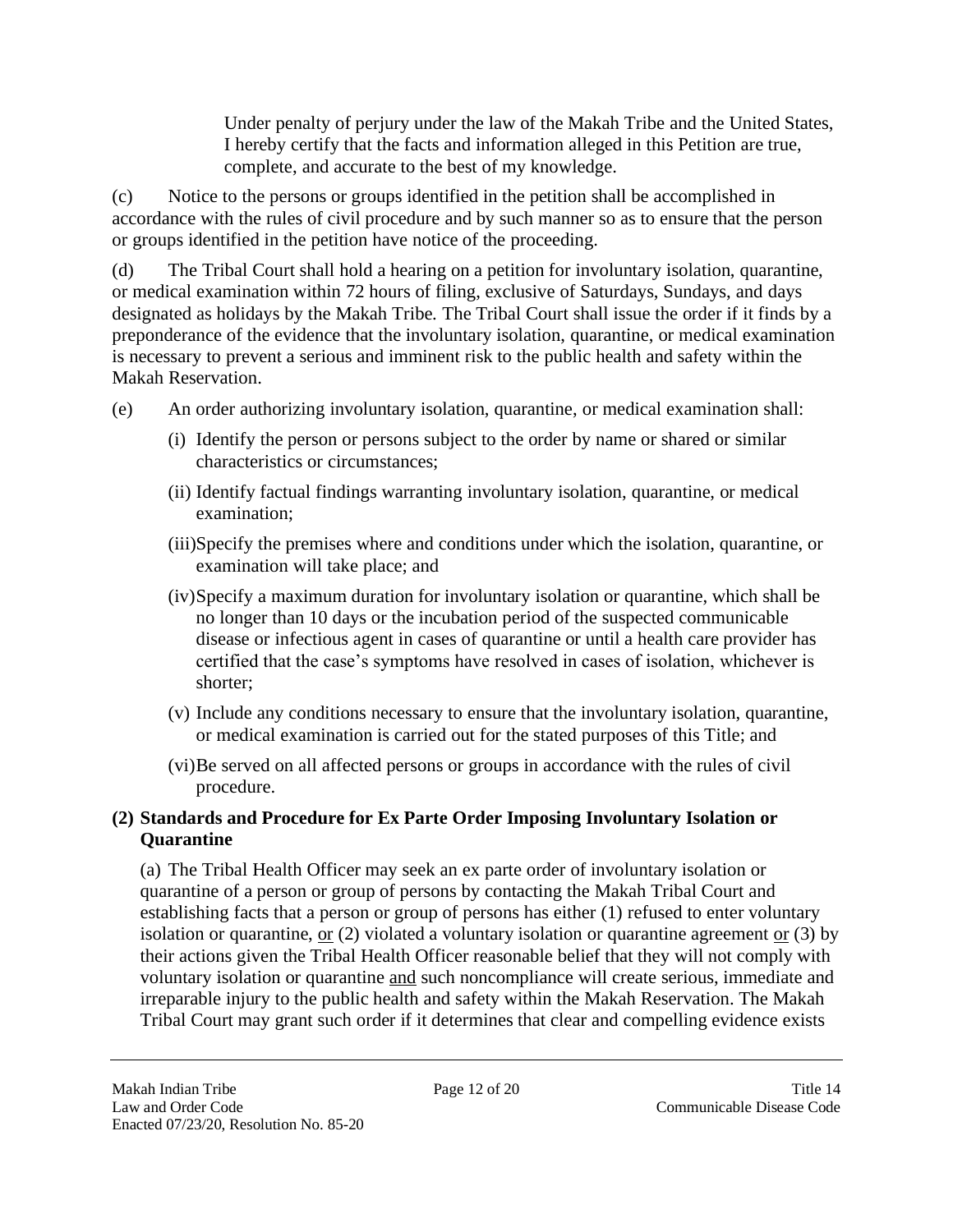that such person or group of persons will cause serious, immediate and irreparable injury to the health and safety of the public within the Makah Reservation if such order is not issued.

(b) Within 24 hours of issuance of an ex parte order under section 2(a) above, the Tribal Health Officer shall file with the Makah Tribal Court a petition that states:

- (i) The identity of all persons or groups subject to the involuntary isolation or quarantine;
- (ii) (*a*) the measures taken by the Tribal Health Officer to obtain voluntary isolation or quarantine or (*b*) the actions of the person or group of persons that violated a voluntary isolation or quarantine or (*c*) the factual basis on which the Tribal Health Officer believes that the person or group of persons will not comply with voluntary isolation or quarantine.
- (iii) The premises where the involuntary isolation or quarantine will occur;
- (iv) The date and time at which the quarantine or isolation will begin;
- (v) The suspected communicable disease or infectious agent if known;
- (vi) The anticipated duration of the isolation or quarantine based on the suspected communicable disease or infectious agent if known; and
- (vii) The medical basis, including an individualized risk assessment, on which isolation or quarantine is justified.
- (viii) Why the requested isolation or quarantine is the least restrictive means to achieve the Makah Tribe's interest in controlling or preventing a communicable disease.
- (ix) the following certification by the Tribal Health Officer:

Under penalty of perjury under the law of the Makah Tribe and the United States, I hereby certify that the facts and information alleged in this Petition are true, complete, and accurate to the best of my knowledge.

(c) The petition and all accompanying documents filed in accordance with subsection 2(b) shall be served upon the persons or groups subject to the ex parte order in accordance with the rules of civil procedure.

(d) The Makah Tribal Court shall schedule a hearing to occur within 72 hours of issuance of an ex parte order under subsection 2(a) above. If the Tribal Court finds by a preponderance of the evidence that involuntary isolation or quarantine is necessary to prevent a serious and imminent risk to the health and safety of the public within the Makah Reservation, the Tribal Court shall issue a temporary injunction imposing involuntary isolation or quarantine.

(e) A temporary injunction issued under subsection 2(d) shall:

- (i) Identify the person or persons subject to the injunction by name or shared or similar characteristics or circumstances;
- (ii) Specify factual findings warranting involuntary isolation or quarantine;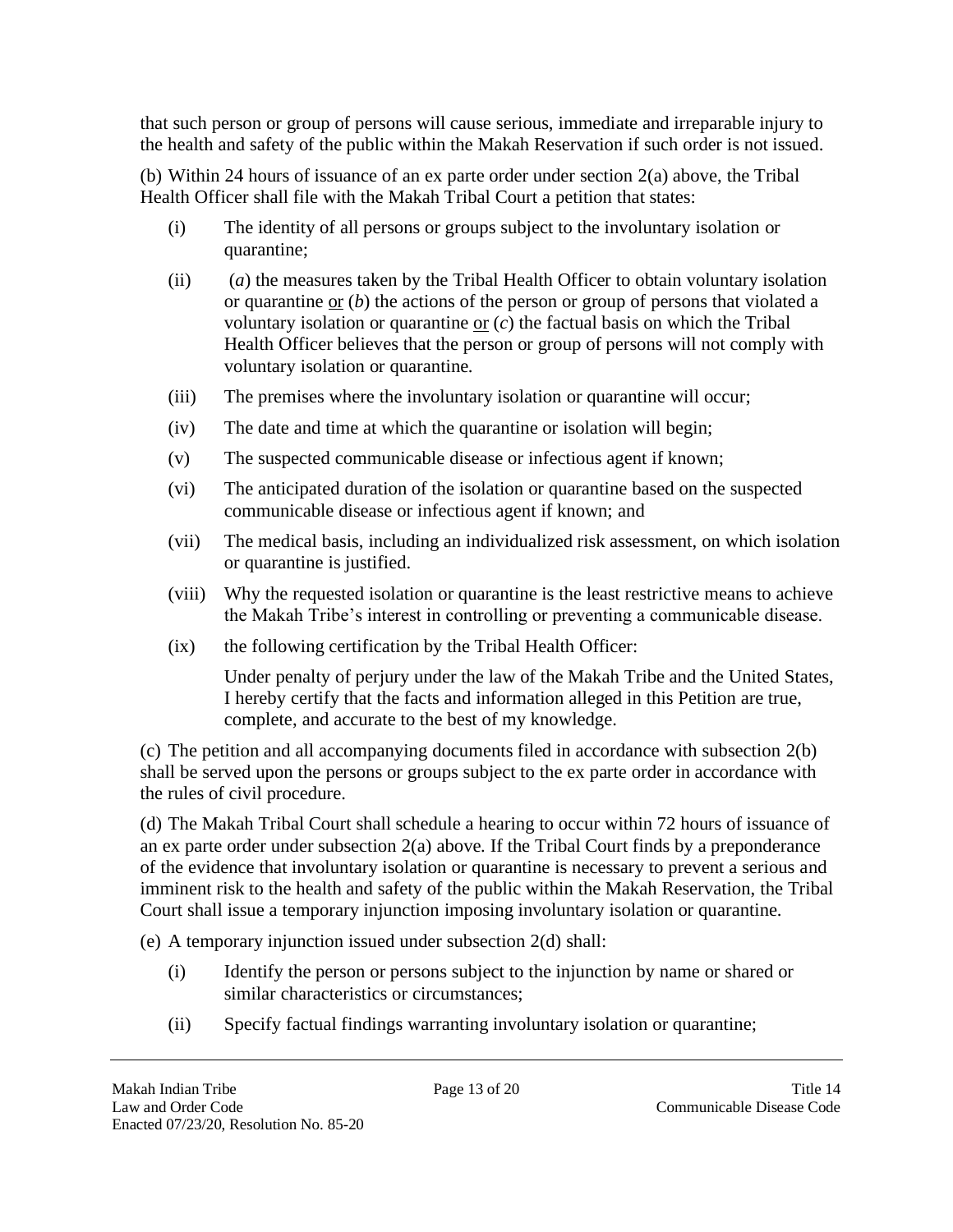- (iii) Specify the premises where involuntary isolation or quarantine will take place;
- (iv) Specify a maximum duration for involuntary isolation or quarantine, which shall be no longer than 10 days or the incubation period of the suspected communicable disease or infectious agent in cases of quarantine or until a health care provider has certified that the case's symptoms have resolved in cases of isolation, whichever is shorter;
- (v) Include any conditions necessary to ensure that the involuntary isolation or quarantine is carried out within the stated purposes and restrictions of this Title; and
- (vi) Be served on all affected persons or groups in accordance with the rules of civil procedure.

#### **(3) Extension of Involuntary Isolation or Quarantine**

By petition, the Tribal Health Officer may request extension of an involuntary isolation or quarantine order issued under § 14.6.3(1)(d) or § 14.6.3(2)(d). Any petition for extension of involuntary isolation or quarantine shall comply with the requirements for a petition in § 14.6.3(1)(a) and shall be accompanied by an independent licensed health care provider stating that continued involuntary isolation or quarantine is necessary to protect the public health.

- (a) Notice to the persons or groups for whom extended involuntary isolation or quarantine is sought shall be accomplished in accordance with the rules of civil procedure.
- (b) The Tribal Court shall hold a hearing on a petition for extension of involuntary isolation or quarantine within 72 hours of filing, exclusive of Saturdays, Sundays, and days designated as holidays by the Makah Tribe. In extraordinary circumstances and for good cause shown, the Tribal Health Officer may apply to continue the hearing date for up to ten days, which continuance the Tribal Court may grant at its discretion giving due regard to the rights of the affected individuals, the protection of the public's health, the severity of the public health threat, and the availability of necessary witnesses and evidence.
- (c) The Tribal Court shall grant a motion for extension of involuntary isolation or quarantine if it finds that there is clear, cogent, and convincing evidence that isolation or quarantine remains necessary to prevent a serious and imminent risk to the public health and safety within the Makah Reservation.
- (d) An order authorizing extension of involuntary isolation or quarantine shall comply with the requirements  $\S$  14.6.3(1)(d).
- (e) No involuntary isolation or quarantine may exceed a total of 30 days from the date of first isolation or quarantine, absent extraordinary circumstances, which the Tribal Health Officer must establish by an independent licensed health care provider certifying that involuntary isolation or quarantine exceeding 30 days total is necessary to prevent a serious and imminent risk to the public health and safety within the Makah Reservation.

(5) **Conduct of Hearings.** The Makah Tribal Court shall conduct all hearings under this Title in a manner that utilizes appropriate infection control precautions and minimizes the risk of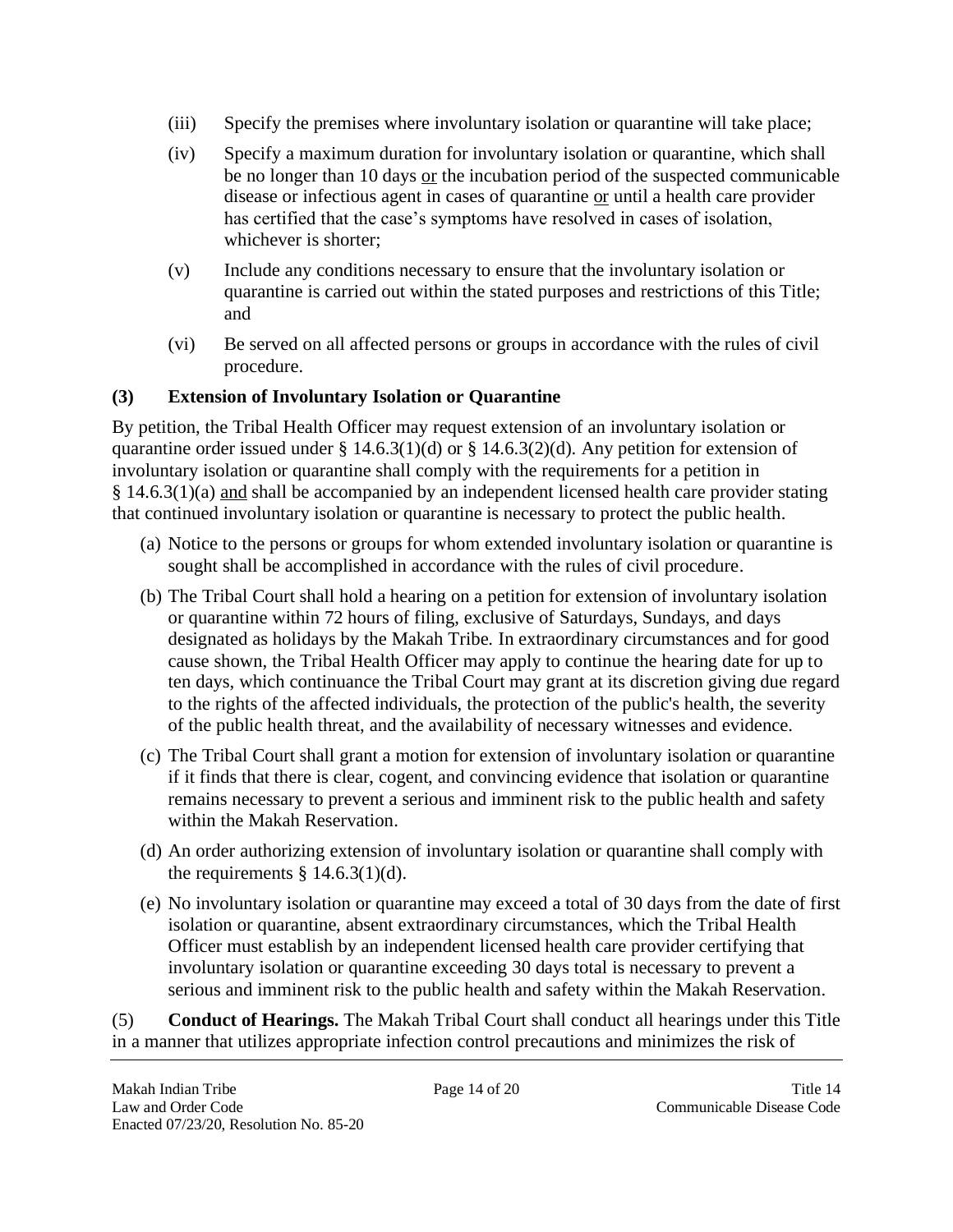disease transmission including but not limited to digital or telephonic participation or limiting all argument to paper or electronic filings.

(6) **Tribal Council Emergency Declarations May Supersede This Section.** Emergency declarations issued by the Makah Tribal Council governing procedures for medical examinations, counseling, testing, treatment, vaccination, isolation, or quarantine for specified health emergencies or specified communicable diseases, including, but not limited to, tuberculosis and HIV, may supersede this section where so stated in the emergency declaration.

## <span id="page-16-0"></span>**§ 14.6.4 Tribal Health Officer Management of Quarantine and Isolation Premises**

(1) The Tribal Health Officer may restrict entry into quarantine or isolation premises under the following conditions:

- (a) The Tribal Health Officer may authorize health care providers, health care workers, or others access to individuals in isolation or quarantine as necessary to meet the needs of isolated or quarantined persons or the public;
- (b) No person, other than persons authorized by the Tribal Health Officer, shall enter isolation or quarantine premises;
- (c) Any person entering isolation or quarantine premises shall provide to the Tribal Health Officer evidence of infection control training and shall wear personal protective equipment and/or receive vaccination as appropriate;
- (d) Any person entering isolation or quarantine premises, whether with or without authorization of the Tribal Health Officer, may be subject to isolation or quarantine in accordance with this Title.
- (2) Persons subject to isolation or quarantine and persons entering isolation or quarantine premises shall comply with this Title and orders issued by the Makah Tribal Court and the Tribal Health Officer. Each failure to do so shall constitute a basis for a civil fine consistent with § 14.6.7.

## <span id="page-16-1"></span>**§ 14.6.5 Relief from Involuntary Isolation, Quarantine, or Examination**

(1) By filing an application to the Makah Tribal Court for an order to show cause why they should be released, any person subject to an order of involuntary isolation, quarantine, or examination may seek relief from such order. Such applications must contain a clear statement of the facts upon which the request for release is based.

- (a) The Tribal Court shall, after determining that the Tribal Health Officer has been provided notice in accordance with the rules of civil procedure, issue a written ruling on the application within 48 hours of its filing, excluding Saturdays, Sundays, and days designated as holidays by the Makah Tribe.
- (b) If the Tribal Court grants the application, it shall schedule a hearing on the order to show cause within 48 hours, excluding Saturdays, Sundays, and days designated as holidays by the Makah Tribe.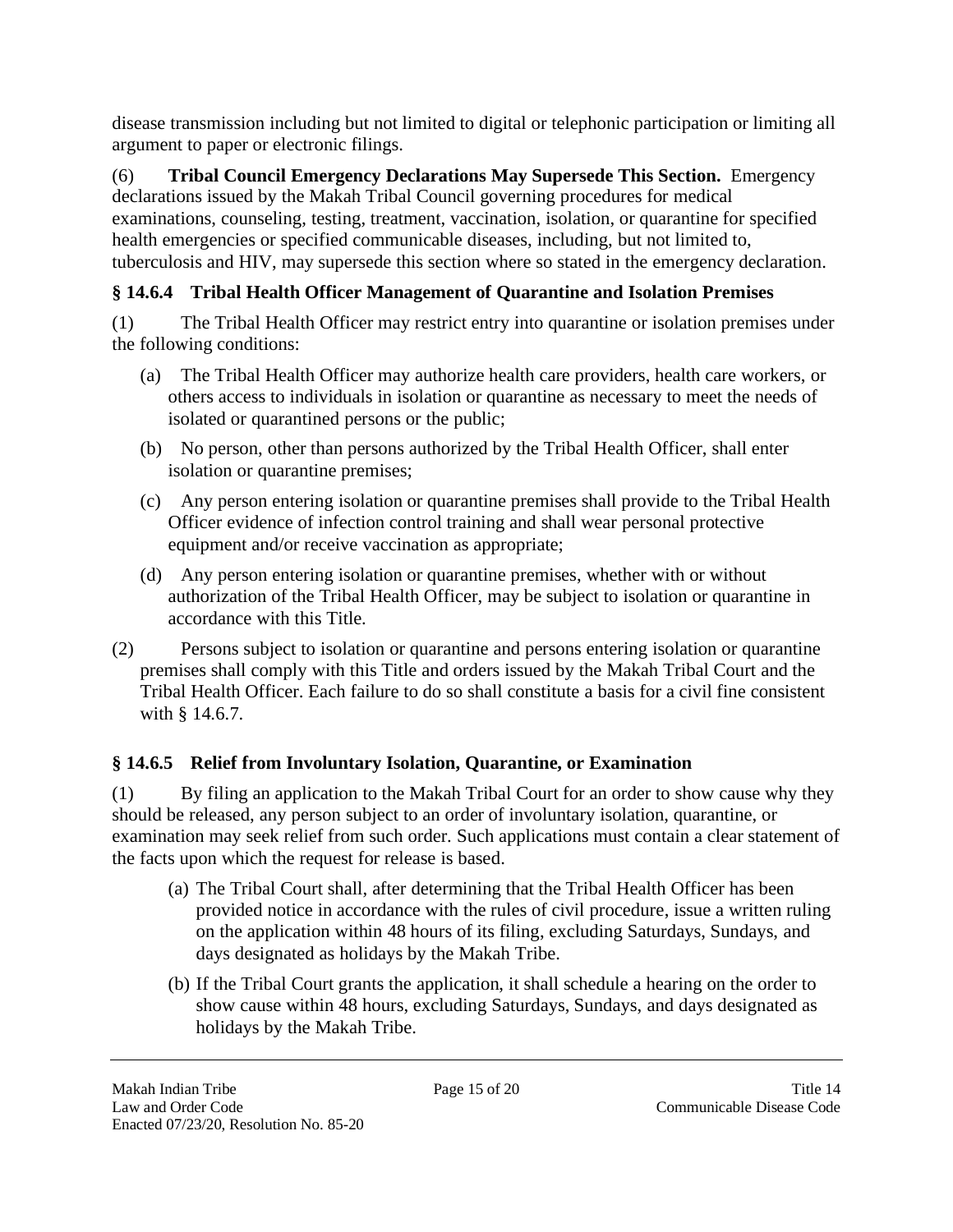(c) No action under subsection (1) shall stay or enjoin an order requiring involuntary isolation, quarantine, or examination.

(2) Any person subject to an order of involuntary isolation, quarantine, or examination may petition the Makah Tribal Court for an award of nonmonetary remedies for an alleged breach of the conditions of involuntary detention in § 14.6.1; provided, however, that any alleged breach of § 14.6.1(4) must be addressed by the procedure in subsection (1) above.

- (a) No action under this subsection (2) shall stay or enjoin an order for involuntary isolation, quarantine, or examination.
- (b) Upon filing of petition under this subsection (2) and determining that the Tribal Health Officer has been provided notice in accordance with the rules of civil procedure, the Tribal Court shall schedule a date for hearing on the matters alleged as soon as practicable.
- (c) In any proceedings brought for relief under this subsection (2), in extraordinary circumstances and for good cause shown, the Tribal Health Officer may request the Tribal Court to extend the time for a hearing, which extension the Tribal Court in its discretion may grant giving due regard to the rights of the affected individuals, the protection of the public's health, the severity of the alleged breach of isolation or quarantine conditions, and the availability of necessary witnesses and evidence.

#### <span id="page-17-0"></span>**§ 14.6.6 Right to Spokesperson**

A person or group of persons subject to an order of involuntary isolation, quarantine, or examination has a right to be represented by a spokesperson at their own expense.

#### <span id="page-17-1"></span>**§ 14.6.7 Enforcement of Public Health Orders; Civil Penalties**

- (1) Any order issued by the Makah Tribal Council Tribal Health Officer in accordance with this Title shall be enforced by tribal law enforcement officers and all other employees with enforcement authority within the Makah tribal government.
- (2) Each violation of any provision of this Title, any lawful rule adopted by the Tribal Health Officer, or any order issued by the Makah Tribal Council, the Makah Tribal Court, or the Tribal Health Officer under authority of this Title is a civil violation subject to enforcement by any means not prohibited by Makah or federal law, including but not limited to the Tribal Court's issuance of a civil fine not to exceed \$1000.00 per violation, forfeiture, civil contempt, banishment,and/or, where applicable, exclusion under Title 9.

# **Chapter 7: Public Health Emergencies**

## <span id="page-17-3"></span><span id="page-17-2"></span>**§ 14.7.1 Public Health Emergency**

During a public health emergency, the Tribal Health Officer may request assistance in enforcing orders issued in accordance with this Title from the Makah Tribal Council, tribal law enforcement, and any other tribal departments with requisite training and expertise to aid in the protection of the public health.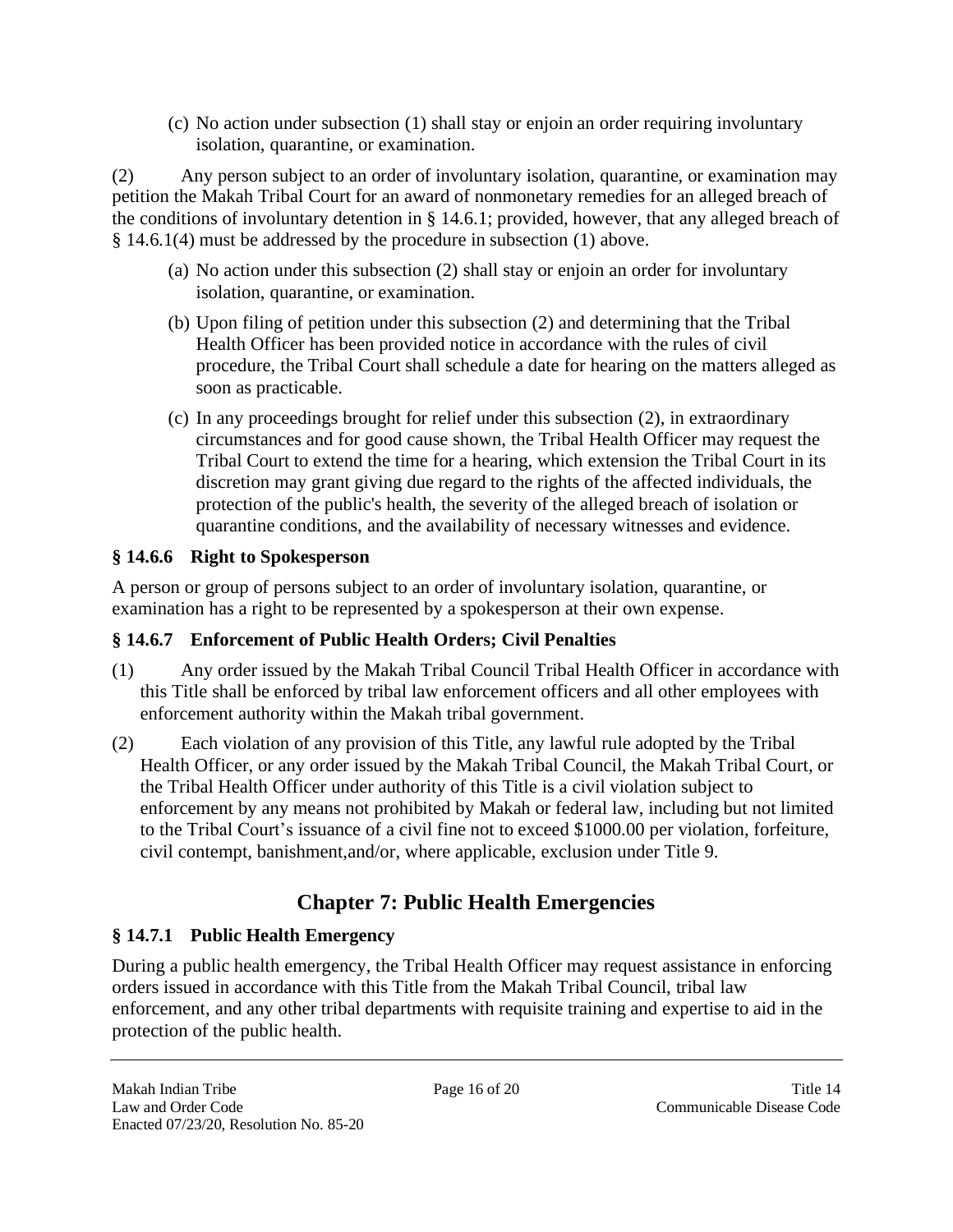#### <span id="page-18-0"></span>**§ 14.7.2 Management of Property**

- (1) **Emergency Measures Concerning Facilities and Materials.** During a public health emergency, the Makah Tribal Council is authorized to:
	- (a) Close, direct, and compel the evacuation of, or decontaminate or cause to be decontaminated any facility or material of which it has reasonable cause to believe may endanger the public health.
	- (b) Procure, by condemnation or otherwise construct, lease, transport, store, maintain, renovate, or distribute materials and facilities as may be reasonable and necessary to respond to the public health emergency, with the right to take immediate possession thereof. Such materials and facilities include communication devices, carriers, real estate, fuels, food, and clothing.
	- (c) Require a health care facility to provide services or the use of its facility if such services or use are reasonable and necessary to respond to the public health emergency as a condition of the ability to continue operating as a health care facility.
	- (d) Inspect, control, restrict, and regulate by rationing and using quotas, prohibitions on shipments, allocation, or other means, the use, sale, dispensing, distribution, or transportation of food, fuel, clothing and other commodities, as may be reasonable and necessary to respond to the public health emergency.
- (2) **Control of Roads and Public Areas**. During a public health emergency, the Makah Tribal Council is authorized to:
	- (a) Prescribe routes, modes of transportation, and destinations in connection with evacuation of individuals or the provision of emergency services.
	- (b) Control or limit ingress and egress to and from any stricken or threatened public area, the movement of individuals within the area, and the occupancy of premises therein, if such action is reasonable and necessary to respond to the public health emergency.
	- (c) Exclude any person, except a person residing on the Makah Reservation, from entering the Reservation.
- (3) **Safe Disposal of Infectious Waste or Contaminated Material.** During a public health emergency, the Makah Tribal Council is authorized to:
	- (a) Adopt and enforce measures to provide for the safe disposal of infectious waste or contaminated material as may be reasonable and necessary to respond to the public health emergency. Such measures may include the collection, storage, handling, destruction, treatment, transportation, and disposal of infectious waste or contaminated material.
	- (b) Require any business or facility authorized to collect, store, handle, destroy, treat, transport, and dispose of infectious waste or contaminated material under the laws of this Tribe, and any landfill business or other such property, to accept infectious waste or contaminated material, or provide services or the use of the business, facility, or property if such action is reasonable and necessary to respond to the public health emergency as a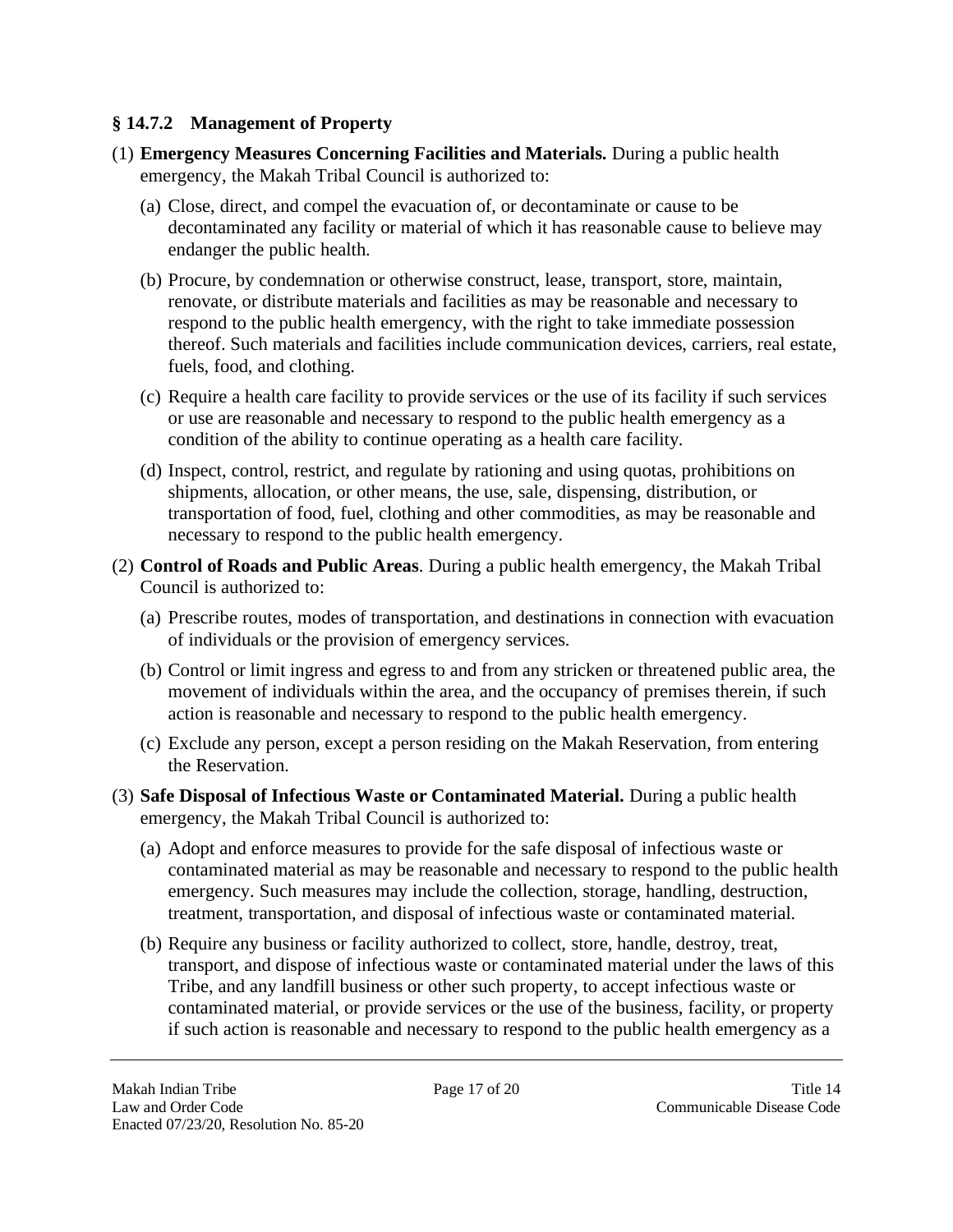condition of licensure, authorization, or the ability to continue doing business in the Tribe as such a business or facility. The use of the business, facility, or property may include transferring the management and supervision of such business, facility, or property to the Tribe for a limited or unlimited period of time.

- (c) Procure, by condemnation or otherwise, any business or facility authorized to collect, store, handle, destroy, treat, transport, and dispose of infectious waste or contaminated material under the laws of this Tribe and any landfill business or other such property as may be reasonable and necessary to respond to the public health emergency, with the right to take immediate possession thereof.
- (d) Require all bags, boxes, or other containers for infectious waste or contaminated material to be clearly identified as containing infectious waste or contaminated material, and if known, the type of infectious waste or contaminated material (consistent with tribal laws).

#### **(4) Control of Health Care Supplies.**

- (a) **Procurement.** During a public health emergency, the Tribe may procure vaccines, pharmaceuticals, dietary supplements and other medicines medical supplies, or personal protective equipment to prepare for or control a public health emergency.
- (b) **Rationing**. Where a public health emergency results in a Reservation-wide shortage or threatened shortage of any product under subsection (a), whether or not such product has been purchased by the Tribe, the Tribe may control, restrict, and regulate by rationing and using quotas, prohibitions on shipments, allocation, or other means, the use, sale, dispensing, distribution, or transportation of the relevant product. In making rationing or other supply and distribution decisions, the Tribe may give preference to health care providers or disaster response personnel.
- (c) **Distribution**. During a public health emergency, the Tribe may store or distribute any vaccines, pharmaceuticals, supplements and other medicines, personal protective equipment, or medical supplies located within the Tribe as may be reasonable and necessary to respond to the public health emergency, with the right to take immediate possession thereof.
- <span id="page-19-0"></span>(5) **Civil Proceedings.** To the extent practicable consistent with the protection of public health, prior to the destruction of any private property under this Title, the Tribe shall institute appropriate civil proceedings concerning the property to be destroyed in accordance with existing tribal laws and rules of the Makah Tribal Court or any such rules that may be developed by the Tribal Court for use during a public health emergency. Any property acquired by the Tribe through such proceedings shall, after entry of the decree, be disposed of by destruction as the Tribal Court may direct.

## **Chapter 8: Schools and Child Care Centers**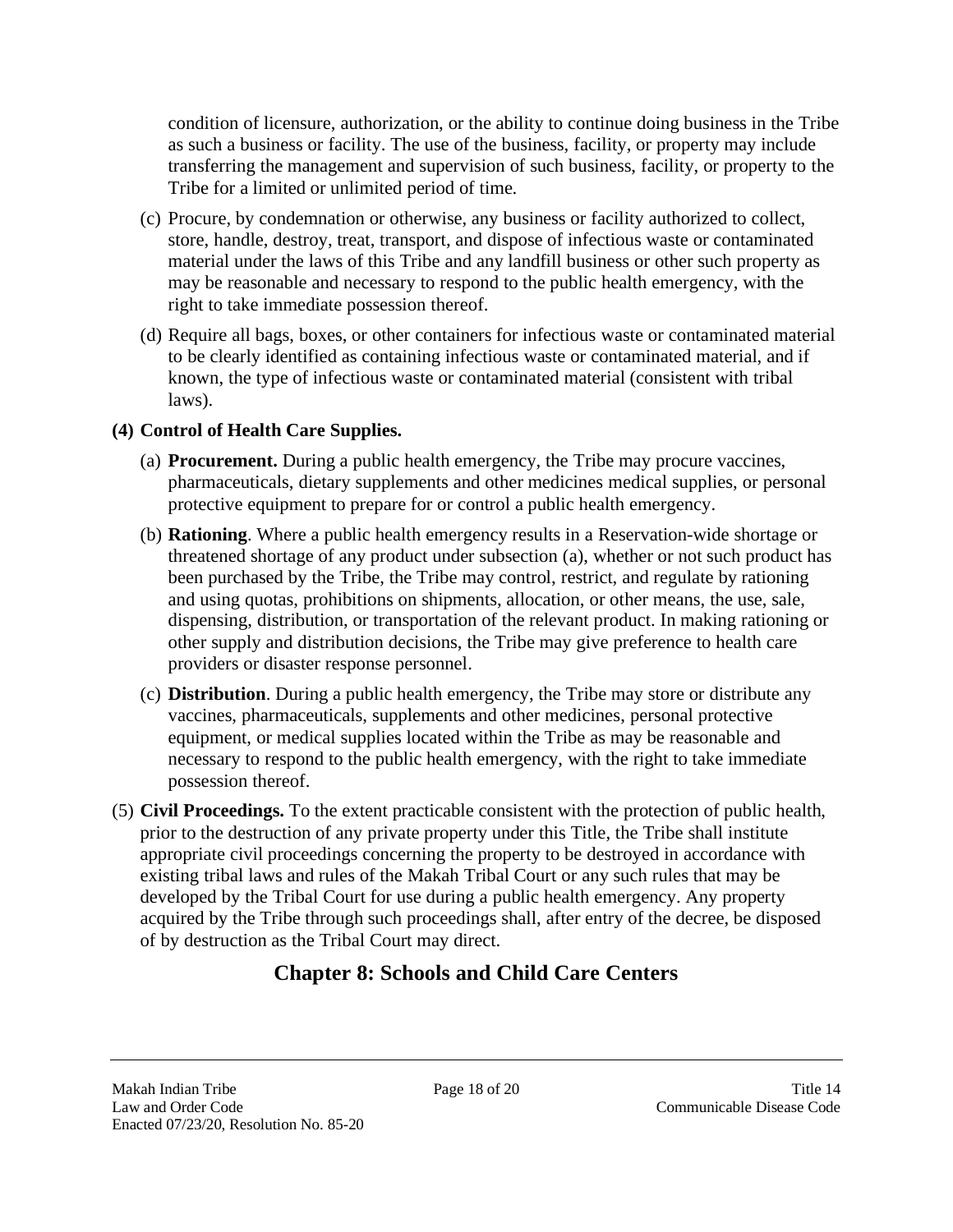#### <span id="page-20-0"></span>**§ 14.8.1 Purpose**

Certain communicable diseases may affect children and or other susceptible person in schools and child care centers within the jurisdiction of the Makah Tribe. This section identifies what such schools, child care centers, and the Tribal Health Officer may do to control or prevent a potential outbreak of the communicable disease. These requirements are in addition to requirements imposed by Chapter 5, Notifiable Conditions and do not require school or child care center personnel to diagnose or treat children.

#### <span id="page-20-1"></span>§ **14.8.2 Control of Communicable Disease**

- (1) When a school or child care center becomes aware of the presence of a communicable disease at the facility, the officials at the school or child care center shall notify the Tribal Health Officer for guidance.
- (2) When there is an outbreak of a communicable disease, and there is the potential for a case or cases within a school or child care center, the Tribal Health Officer shall recommend all appropriate actions deemed to be necessary to control or eliminate the spread of the disease including, but not limited to:
	- (a) Closing part or all of the affected school(s) or child care center(s);
	- (b) Closing other schools or child care centers;
	- (c) Canceling activities or functions at schools or child care centers;
	- (d) Excluding from schools or child care centers any students, staff, and or other individuals who are infectious, or exposed and susceptible to the disease.
- (3) Prior to taking action the Makah Tribal Council shall:
	- (a) Consult with Tribal Health Officer;
	- (b) Consult with and discuss the ramifications of action with the superintendent of the school, or the chief administrator of the childcare center or their designees on the proposed action; and
	- (c) Provide the superintendent of the school or the chief administrator of the childcare center or their designees a written decision, in the form and substance of an order, directing them to take action. The order must set the terms and conditions permitting;
		- (i) Schools or childcare centers to reopen;
		- (ii) Activities and functions to resume; and
		- (iii) Excluded students, staff and volunteers to be readmitted.
	- (d) Pursue, in consultation with tribal school or childcare officials, the investigation of the source of disease, or those actions necessary to ultimately control the disease.

# <span id="page-20-2"></span>**Chapter 9: Limitations of Liability During Public Health Emergencies**